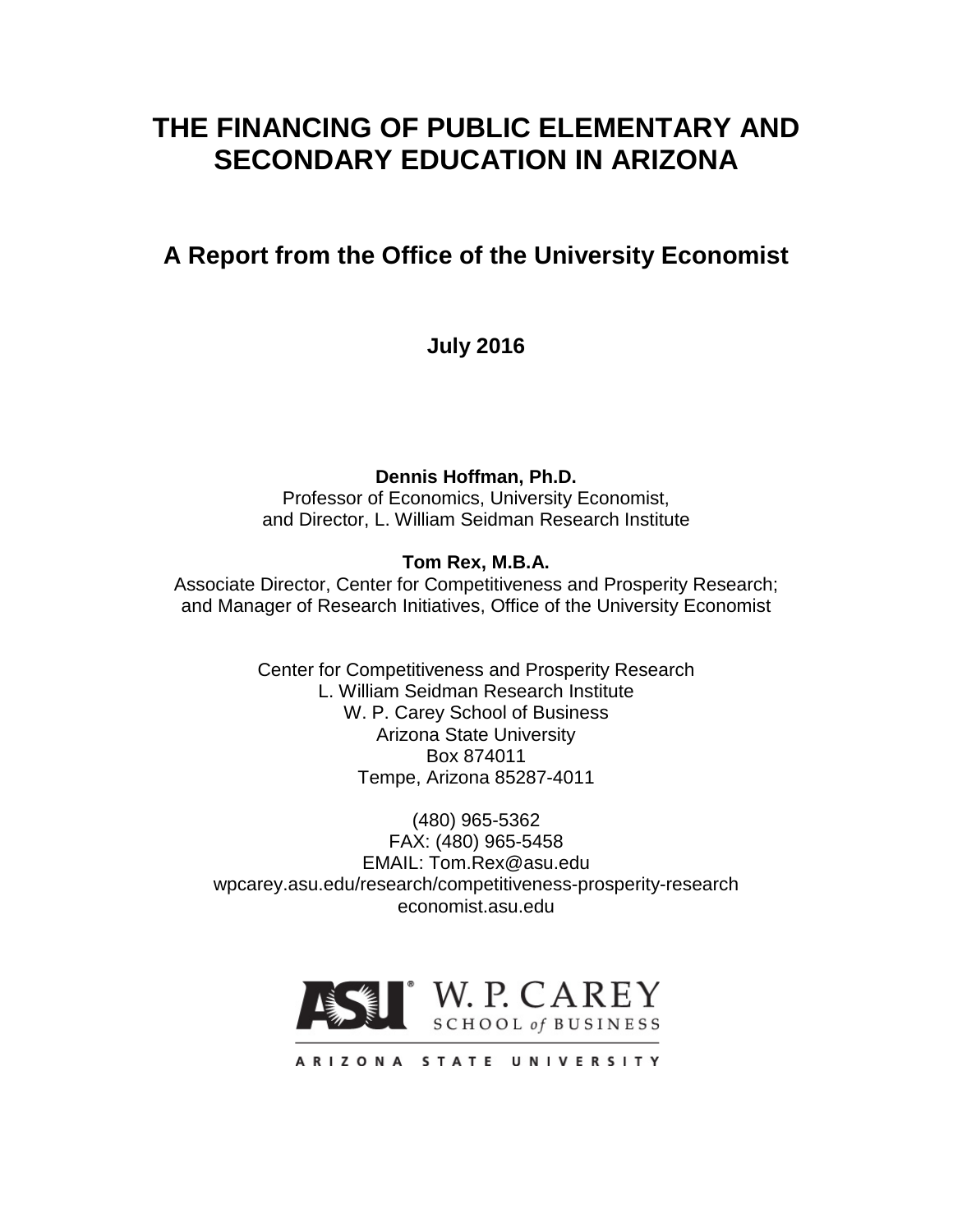## **TABLE OF CONTENTS**

| Summary                                                            |    |
|--------------------------------------------------------------------|----|
| Introduction                                                       |    |
| Elementary and Secondary Education Revenues and Expenditures       |    |
| Appendix I: Elementary and Secondary Education Finance by Category | 10 |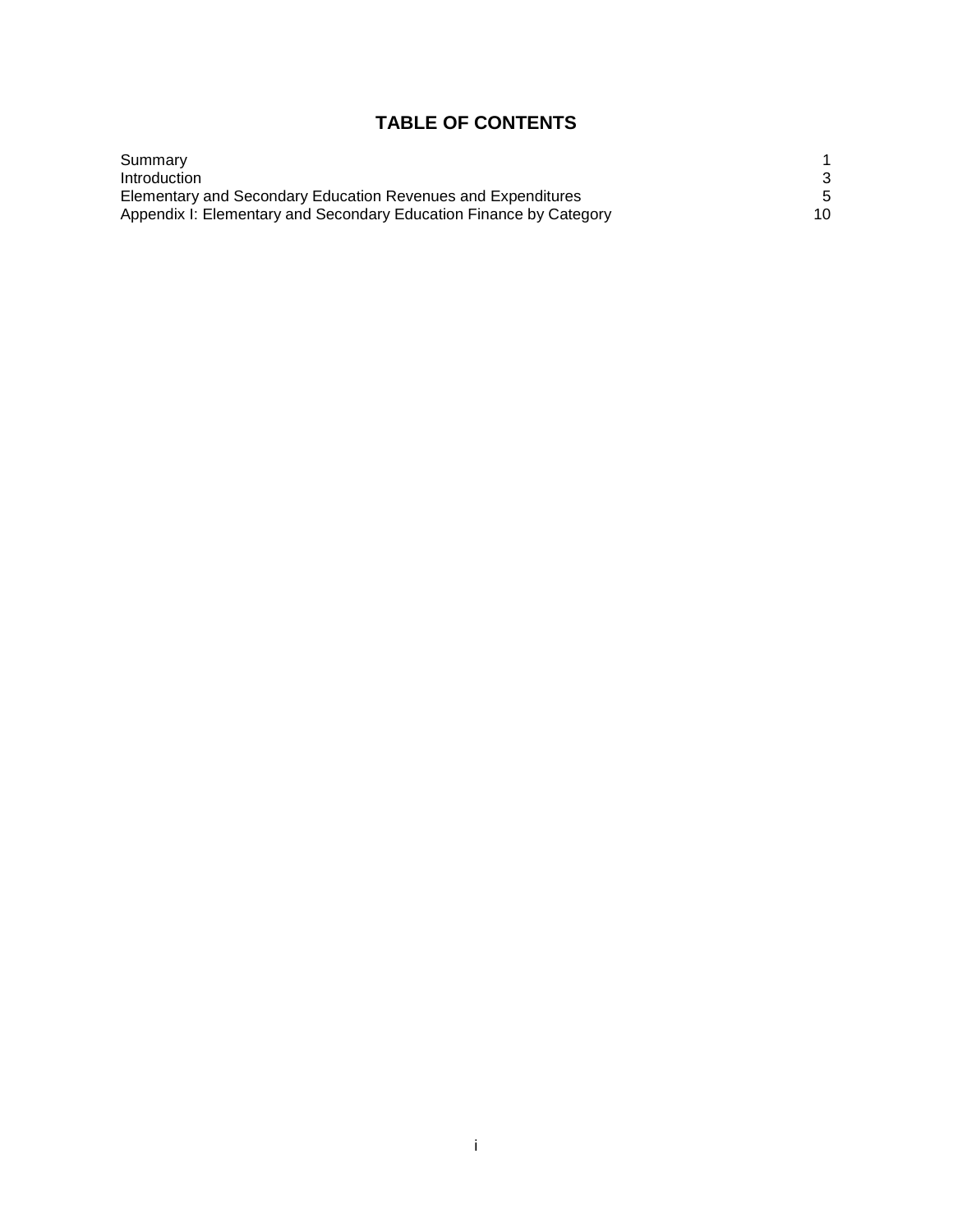## **SUMMARY**

Total revenue per student for public-sector elementary and secondary education in fiscal year 2014 was 29 percent below the national average in Arizona after adjusting for the cost of living. Only two states — Idaho and Utah — raised less revenue per student for K-12 education. Revenue from the federal government was above average in Arizona on a per student basis. However, per student revenue from state and local governments was 32 percent below the national figure in Arizona after adjustment for the cost of living, with only Idaho and Utah providing less funding from state and local governments.

Relative to the national per student average, the shortfall in state and local government revenue for K-12 education in Arizona in FY 2014 was \$3.45 billion considering the cost of living. In comparison, Proposition 123 passed by Arizona voters in May adds about \$300 million in the first year. Had revenue in FY 2014 been \$300 million higher, Arizona's per student state and local government revenue after adjustment for the cost of living still would have ranked 49th and would have been 30 percent below the national average.

Historically, public support for education in Arizona was much stronger. Funding per elementary and secondary student was above the national average through the first several decades of statehood. It began to decline relative to the national average in the late [1](#page-2-0)960s.<sup>1</sup>

While a cause-and-effect relationship has not been established between the financial support for public education (an input) and various outcomes, it is interesting to note that the educational attainment of Arizonans historically was above the national average but has been falling versus the national norm since the 1970s and is now considerably below average.<sup>[2](#page-2-1)</sup> Similarly, on measures of prosperity relative to the national average, Arizona has fallen since the early 1970s.<sup>[3](#page-2-2)</sup>

A study done by the Urban Institute estimates that the expenditure need for K-12 education in Arizona in fiscal year 2012 was 11 percent *greater* than the national per capita average due to the state's high child poverty rate and related factors that add to the costs of adequately educating all children. Yet in fiscal year 2012, per capita expenditures were 33 percent *less* than the national average (without adjusting for the cost of living). Thus, actual expenditures were 40 percent less than the need — the lowest ratio of actual spending to need in the country. To have met the need, spending would have had to have been nearly \$5.2 billion higher.

The low and declining level of funding for K-12 education relative to the national average seems to be inconsistent with Section 10 of Article XI of the Arizona Constitution: "the legislature shall make such appropriations, to be met by taxation, as shall insure the proper maintenance of all state educational institutions, and shall make such special appropriations as shall provide for their development and improvement."

 $\overline{\phantom{a}}$ 

<span id="page-2-0"></span><sup>1</sup> See page 35 of the Office of the University Economist report "Arizona Constitution: Specified Duties of State Government," November 2010, available from [https://economist.asu.edu/public-finance.](https://economist.asu.edu/public-finance)  $2$  Ibid., page 81.

<span id="page-2-2"></span><span id="page-2-1"></span><sup>&</sup>lt;sup>3</sup> See page 14 of the Office of the University Economist report "The Magnitude and Causes of Arizona's Low Per Capita Income," February 2010, [http://wpcarey.asu.edu/sites/default/files/uploads/center](http://wpcarey.asu.edu/sites/default/files/uploads/center-competitiveness-and-prosperity-research/income2-10.pdf)[competitiveness-and-prosperity-research/income2-10.pdf.](http://wpcarey.asu.edu/sites/default/files/uploads/center-competitiveness-and-prosperity-research/income2-10.pdf)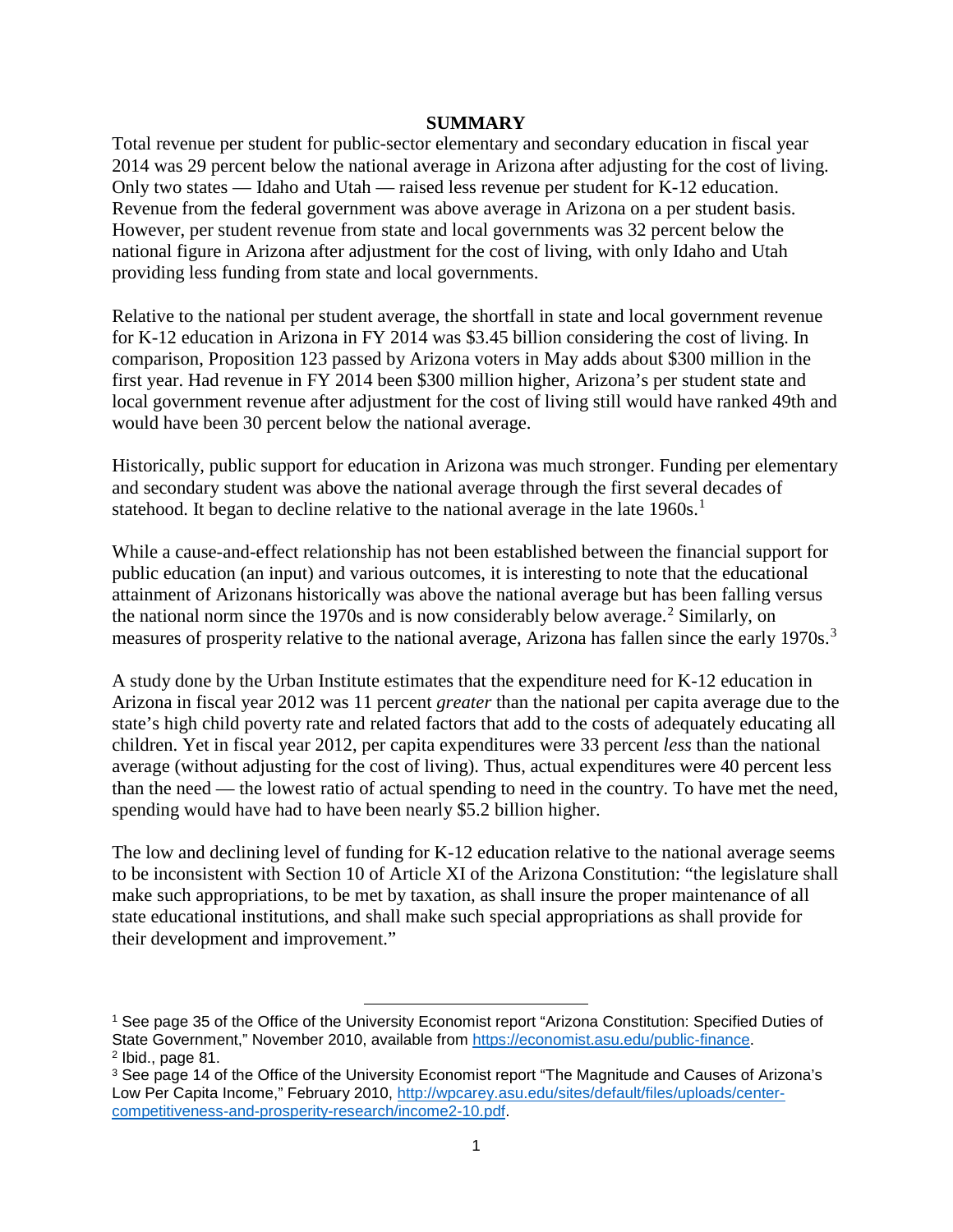## **INTRODUCTION**

This report provides an update to education finance data for Arizona, with comparisons made to the nation and to a group of 10 western states: Arizona, California, Colorado, Idaho, Nevada, New Mexico, Oregon, Texas, Utah, and Washington.

The U.S. Census Bureau produces its "Public Education Finances" report annually. Revenues and expenditures by state are reported for public-sector elementary and secondary (K-12) education. Funding from federal, state, and local governments is included, with expenditures divided into current operations, capital outlays, and an "other" category (consisting mostly of interest payments). Private schools, including charter schools operated by nongovernmental organizations, are not included in the report. Data for fiscal year (FY) 1992 through FY 2014 are available online at [http://www.census.gov/govs/school/.](http://www.census.gov/govs/school/)

## **Standardization of Data**

In order to compare states, the data must be standardized to account for differences in size. For education finance, the adjustment for size and changes in size over time is accomplished by reporting the data on a per student basis. The Census Bureau reports a measure of enrollment that is consistent with its categorization of revenues and expenditures.

In addition to the adjustment for size, dollar figures generally should be adjusted for cost-ofliving differences between states. The regional price parity (RPP) data produced by the U.S. Department of Commerce, Bureau of Economic Analysis (BEA) are used to measure the cost of living. [4](#page-3-0) The regional price parity estimates are available only for calendar years 2008 through 2014. Since the RPPs are not available prior to 2008, time series analyses of revenues and expenditures in this report use unadjusted data. For this report, the FY 2014 Census Bureau data are adjusted by the average of the calendar year 2013 and 2014 RPPs.

Analyses over time of dollar measures must account for inflation as well as changes in size. Inflation is measured by the gross domestic product implicit price deflator produced by the  $BEA.<sup>5</sup>$  $BEA.<sup>5</sup>$  $BEA.<sup>5</sup>$ 

An additional adjustment is sometimes made to public finance data to reflect the "ability to pay." Typically, personal income is used to make this adjustment; in the case of education data that are expressed per student, the revenue and expenditure figures can be adjusted by per capita personal income. Instead of personal income, gross product sometimes is used; the BEA produces both of these series.<sup>[6](#page-3-2)</sup> The ability-to-pay adjustment, however measured, is more appropriately used for revenue data than expenditure data.

## **Representative Revenues and Expenditures**

Another way of measuring the ability to pay is through the "representative revenue system" approach. "Revenue capacity" (revenue-raising potential) is estimated by establishing a revenue base in each state and then applying a national average tax rate to that base.

l

<span id="page-3-0"></span><sup>4</sup> The RPPs are available from [http://www.bea.gov/regional/index.htm.](http://www.bea.gov/regional/index.htm) Data for calendar year 2014 were released in July 2016.

<span id="page-3-1"></span><sup>5</sup> See Table 1.1.9 at [http://www.bea.gov/iTable/iTable.cfm?ReqID=9&step=1#reqid=9&step=1&isuri=1.](http://www.bea.gov/iTable/iTable.cfm?ReqID=9&step=1#reqid=9&step=1&isuri=1)

<span id="page-3-2"></span><sup>&</sup>lt;sup>6</sup> These data are available from [http://www.bea.gov/regional/index.htm.](http://www.bea.gov/regional/index.htm)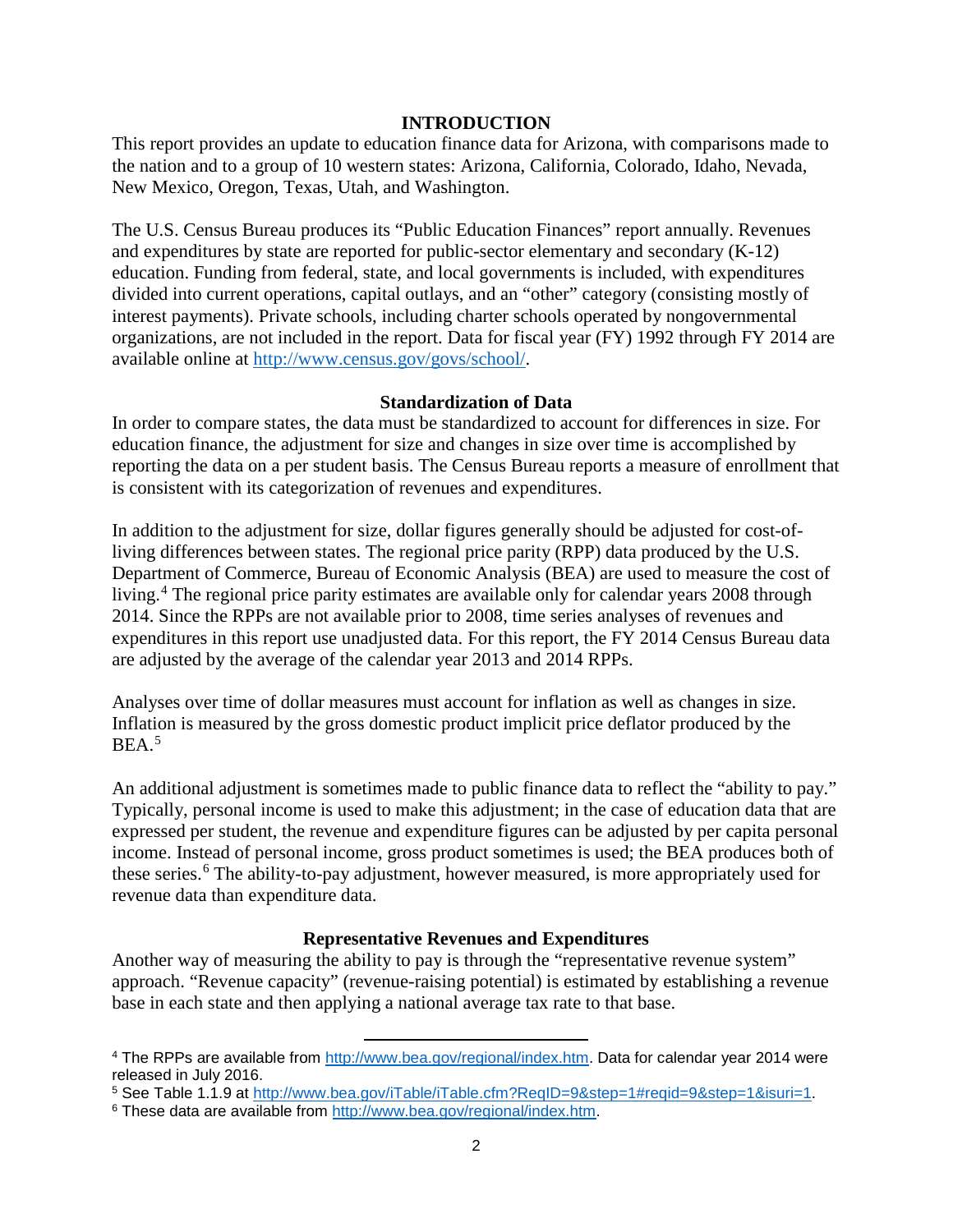The counterpart to the representative revenue system is the "representative expenditure system." "Fiscal need" is estimated by applying a national average rate of per capita spending to the population of each state. The result is then adjusted for workload factors and other factors, such as input prices, that contribute to cost variations by state.

Using FY 2012 data, the Urban Institute recently employed these methods.<sup>[7](#page-4-0)</sup> Arizona's overall revenue capacity per capita in FY 2012 was one of the lowest in the country at 17.6 percent less than the national average. Arizona ranked 46th nationally and ninth among the 10 western states. Actual revenue collected per capita was 24.1 percent less than the national average, 49th nationally and ninth in the West. Actual revenue was 92.1 percent of revenue capacity, tied for 39th nationally and eighth in the West.

In sharp contrast to the state's low revenue capacity, Arizona's overall fiscal need in FY 2012 was among the highest in the nation. The per capita expenditure need ranked 11th nationally and fourth among the western states at 3.7 percent above the national average. Yet actual expenditures per capita were 23.7 percent below average, second lowest nationally and in the West. Actual expenditures were only 73.5 percent of the expenditure need, second lowest in the nation and lowest in the West.

For K-12 education, the Urban Institute used the number of students as the workload factor and the child poverty rate as an adjustment for input costs. Research has found that the cost of educating a child living in poverty is considerably higher than the cost for other children. The expenditure need for K-12 education in Arizona in FY 2012 was \$1,999 per capita, 11.0 percent higher than the national average of \$1,801. The need was fifth highest nationally and fourth highest among the western states. Actual per capita expenditures were \$1,205 in Arizona, 33.1 percent less than the national average, second lowest in the nation and in the West. Actual expenditures were only 60.3 percent of the need, the lowest percentage in the nation.

In order to have matched the national per capita average in FY 2012, Arizona's K-12 education expenditures would have had to have been \$3.88 billion higher than the actual figure. To have met the state's need, expenditures would have had to have been \$5.17 billion more than the actual figure.

## **Discussion**

Education expenditure data for K-12 education can be distorted by including an adjustment for the ability to pay, such as by adjusting per student expenditures by per capita personal income. After adjusting for cost-of-living differences, an argument can be made that education expenditures should be similar across the states regardless of the ability of taxpayers to support education. A further argument can be made that states with lesser ability to pay tend to have greater needs that require per student K-12 expenditures to be above the national norm in order for output measures such as test scores and the high school graduation rate to equal the national average. This is consistent with the Urban Institute's adjusting the representative expenditures for K-12 education by the poverty rate. For example, children of parents who themselves have a

<span id="page-4-0"></span> $\overline{\phantom{a}}$ <sup>7</sup> Urban Institute, March 2016, "Assessing Fiscal Capacities of States: A Representative Revenue System-Representative Expenditure System Approach, Fiscal Year 2012," [www.urban.org.](http://www.urban.org/) Various groups have used this methodology over time. It is a large project to apply this methodology for all states.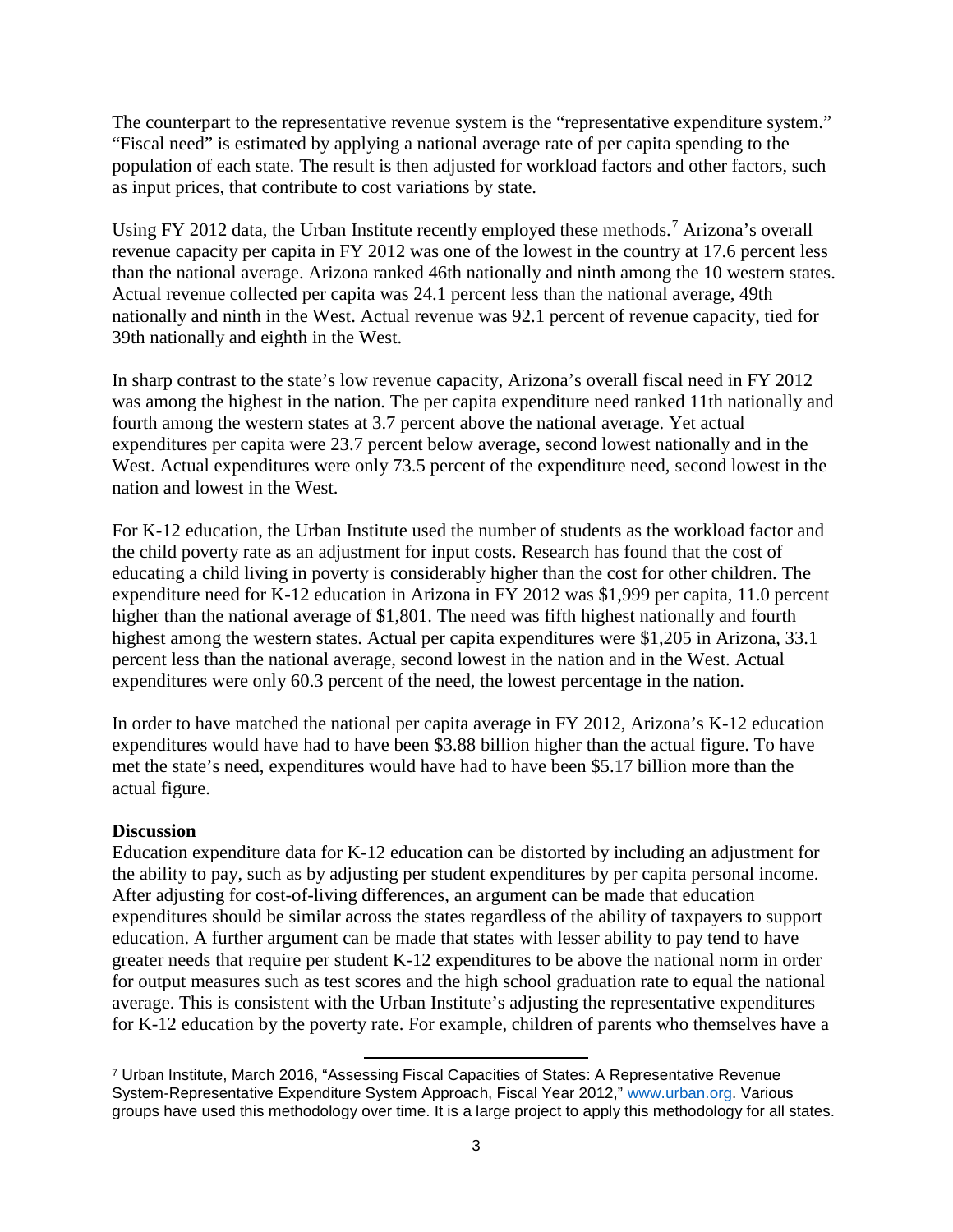limited education — and therefore have a lower income — frequently are less prepared for school when they reach school age than the average child. Solutions to this issue include lowering class sizes in the early grades or providing tutors, which require greater education expenditures.

If a state spends less on education per student than the national norm after adjusting for living costs, the students likely are receiving an inferior education (all else equal). This would put the students in a less competitive position when applying for jobs or for admittance to universities. In the job market and in higher education, a state's residents are competing not just with others from the same state but also with those who received their education in another state (or nation).

More broadly, if policymakers in a state with below-average prosperity, such as Arizona, limit certain types of expenditures due to the below-average ability of its taxpayers to pay taxes, the result may be to perpetuate the state's low prosperity. States compete with each other (and with other countries) for economic development. The two most important business location factors are the availability and quality of the workforce and the availability and quality of the physical infrastructure.[8](#page-5-0) Educational achievement and attainment are key aspects of the quality of the workforce location factor. A state that does not adequately prepare its residents for the workforce through K-12 education, higher education, and job training and that provides an inferior physical infrastructure is placing itself at a significant disadvantage in economic development, particularly in terms of competing for high-quality jobs.

The amount of revenue raised by state and local governments in Arizona is below its revenue capacity according to the Urban Institute study. Thus, the state could increase its expenditures for K-12 education without going above the national average on revenue collection relative to revenue capacity. However, to approach the need for K-12 spending, Arizona would have to raise revenue at a level beyond its revenue capacity (as defined by national average tax rates) as it did during the first several decades of statehood.

<span id="page-5-0"></span>l <sup>8</sup> For more information, see the November 2014 paper "Overview of Economic Competitiveness: Business and Individual Location Factors, With a Focus on Arizona" at [https://wpcarey.asu.edu/sites/default/files/uploads/center-competitiveness-and-prosperity](https://wpcarey.asu.edu/sites/default/files/uploads/center-competitiveness-and-prosperity-research/competitiveness11-14.pdf)[research/competitiveness11-14.pdf.](https://wpcarey.asu.edu/sites/default/files/uploads/center-competitiveness-and-prosperity-research/competitiveness11-14.pdf)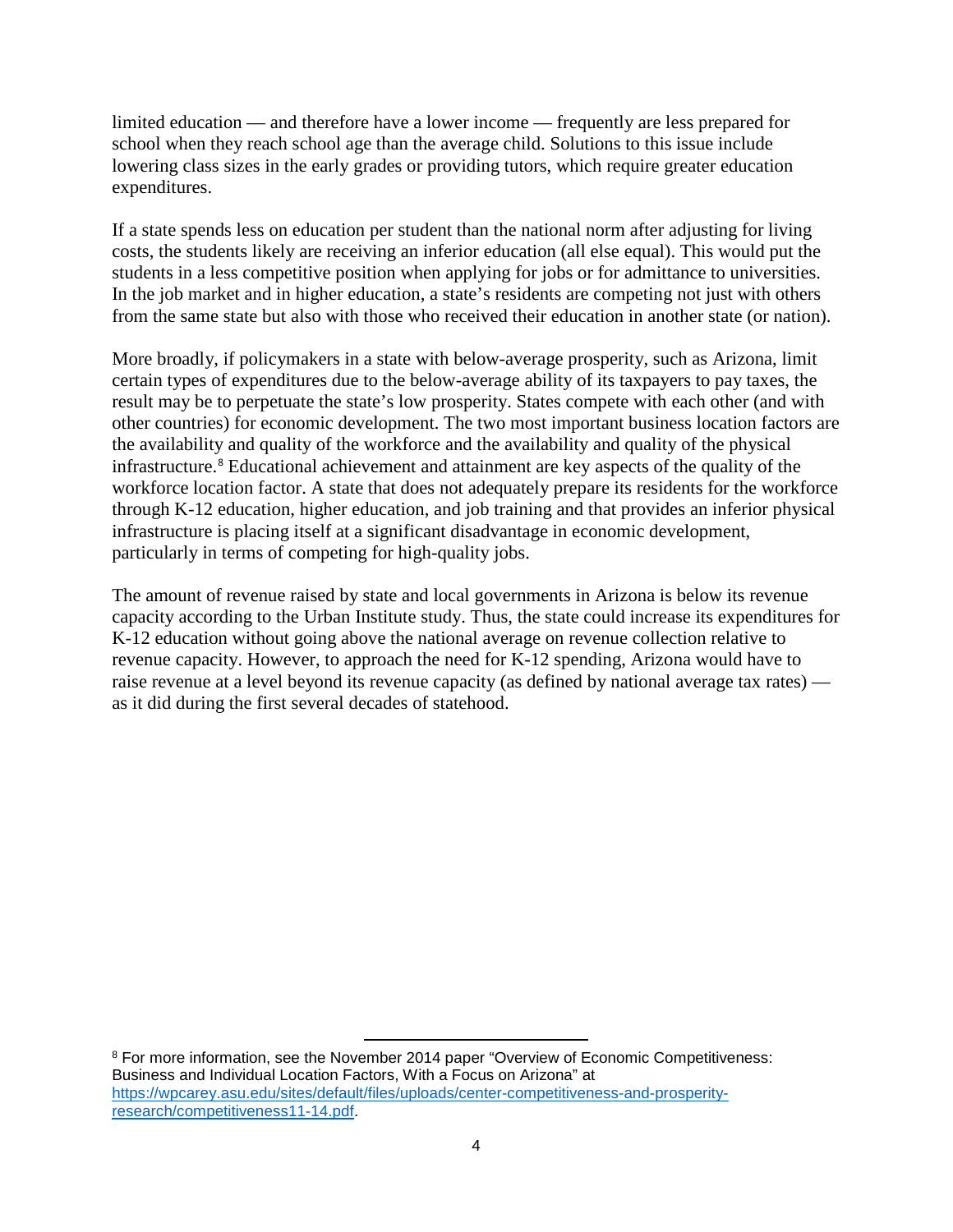## **ELEMENTARY AND SECONDARY EDUCATION REVENUES AND EXPENDITURES**

This section is based on the "Public Education Finances" data released in June 2016 by the U.S. Census Bureau: fiscal year 2014 data were released and FY 2013 data were revised.

## **Revenue in Fiscal Year 2014**

Total revenue for public-sector elementary and secondary education in Arizona in fiscal year 2014 totaled \$8.29 billion. This amounted to \$8,786 per student, an amount 31 percent below the national average. Only two states — Idaho and Utah — raised less revenue per student for K-12 education. After adjusting for living costs, Arizona still ranked 49th at 28.7 percent below the national average. Even after considering the ability to pay — using per student revenue per \$1,000 of per capita personal income — K-12 revenue in Arizona was considerably below average, ranking 43rd nationally and sixth among the 10 western states at 16.7 percent below the U.S. average.

Arizona received \$1.10 billion from the federal government in FY 2014 for K-12 education, accounting for more than 13 percent of the total revenue. Per student after adjustment for the cost of living, Arizona ranked 19th among the states, and second among the western states, at 11 percent above the national average. Arizona was slightly above the national average on formula grants distributed through state government, and was among the top 10 states on direct federal aid (project grants). In particular, federal impact aid revenue was well above the norm. Such monies are used for construction and operations in areas affected by federal activities.

Revenue from state and local governments for K-12 education totaled \$7.19 billion in FY 2014 in Arizona, accounting for nearly 87 percent of the total revenue. Per student after adjustment for the cost of living, Arizona ranked 49th among the states, with only Idaho and Utah providing less funding, at 32.4 percent below the national figure. Per student adjusted for per capita personal income, funding was 21.1 percent below the national figure; Arizona ranked only slightly higher: 45th nationally and seventh among the western states.

Relative to the national average, the shortfall in state and local government revenue for K-12 education was substantial in Arizona in FY 2014. The shortfall was \$3.84 billion without adjusting for living costs or incomes, \$3.45 billion considering the cost of living, and \$1.92 billion considering the ability to pay. In comparison, Prop 123 that was passed by Arizona voters in May adds about \$300 million in the first year. Had revenue in FY 2014 been \$300 million higher, Arizona's per student state and local government revenue after adjustment for the cost of living still would have ranked 49th and would have been 30 percent below the national average.

Since by design some states rely more heavily on state government to fund K-12 education while other states depend more on local government funding, caution is recommended in comparing Arizona to other states on measures of either state government or local government revenues. State government revenue for K-12 education in Arizona was \$3.18 billion in FY 2014 — 38 percent of total funding. Local governments provided \$4.01 billion, 48 percent of the total.

Per student adjusted for living costs, funding from the state government in Arizona ranked next to last in FY 2014 at 41.5 percent below average. The Census Bureau divides state revenue into seven categories, but more than 97 percent of the revenue in Arizona came from general formula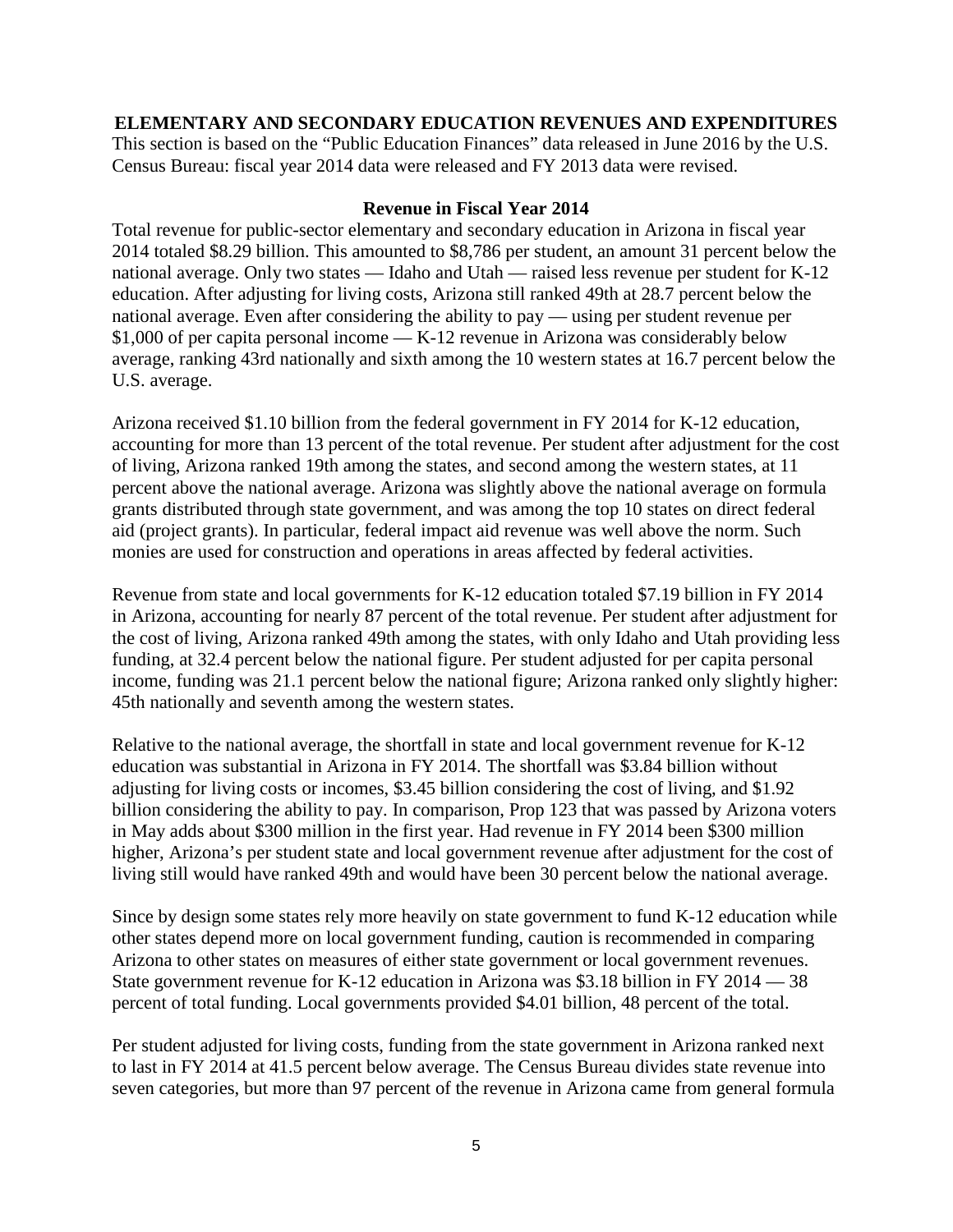assistance. In this subcategory, Arizona's funding was 18 percent below average on a per student basis, adjusted for living costs.

Funding from local governments also was considerably below average in FY 2014 in Arizona. Per student adjusted for living costs, the figure was 23.0 percent below average; Arizona ranked 33rd nationally and fourth among the western states. The property tax is the largest of eight categories of local government revenue. In Arizona, property tax collections per student adjusted for living costs were 12 percent below average in FY 2014.

The data for FY 2014 are summarized in Appendix I for each of the five categories of elementary and secondary education revenue.

## **Change in Revenue Over Time**

Even in FY 1992, per pupil total K-12 revenue (not adjusted for living costs) was below average in Arizona, ranking 35th at 12.3 percent below average. By FY 2014, the figure was 31.2 percent below average; the rank had fallen to 49th. Declines in K-12 revenue in Arizona relative to the national average occurred over time from each level of government. The declines in federal funding lasted through FY 2006 while the decreases in state government funding have occurred since FY 2008. The changes in rank and in the differential from the national average between FY 1992 and FY 2014 by source of funding follow:

- Federal government: seventh to 16th;  $+26$  percent to  $+7$  percent.
- State government: 39th to 49th; -22 percent to -43 percent.
- Local government: 27th to 31st; -8 to -26 percent.
- State and local government: 35th to 49th; -15 percent to -35 percent.

In Appendix I, the change over time in the state's rank and ratio to the national average based on the per student measure is graphed for each of the five categories of elementary and secondary education revenue. In addition, a chart of the change in the per student per \$1,000 of per capita personal income measure is displayed for state and local government combined.

## **Expenditures in Fiscal Year 2014**

According to the Census Bureau, total expenditures for K-12 education were greater than total revenues in FY 2014 in some states but lower in others. Nationally, expenditures were 0.6 percent lower than revenues; in Arizona, the differential was 2.3 percent (revenues of \$8.29 billion and expenditures of \$8.10 billion).

In Arizona in FY 2014, total per student spending was \$8,582, an amount 32.4 percent less than the national average; only Idaho and Utah spent less. The adjustment for the cost of living had no effect on Arizona's ranks; adjusted expenditures were 29.9 percent below average. The adjustment for the ability to pay raised Arizona's rank to 46th nationally and sixth among the western states; spending was 18.1 percent below average per student per \$1,000 of per capita personal income.

The Census Bureau divides expenditures for K-12 education into three categories:

• Current operations is by far the largest category. It includes payments for purchased supplies and services and the payment of salaries to employees.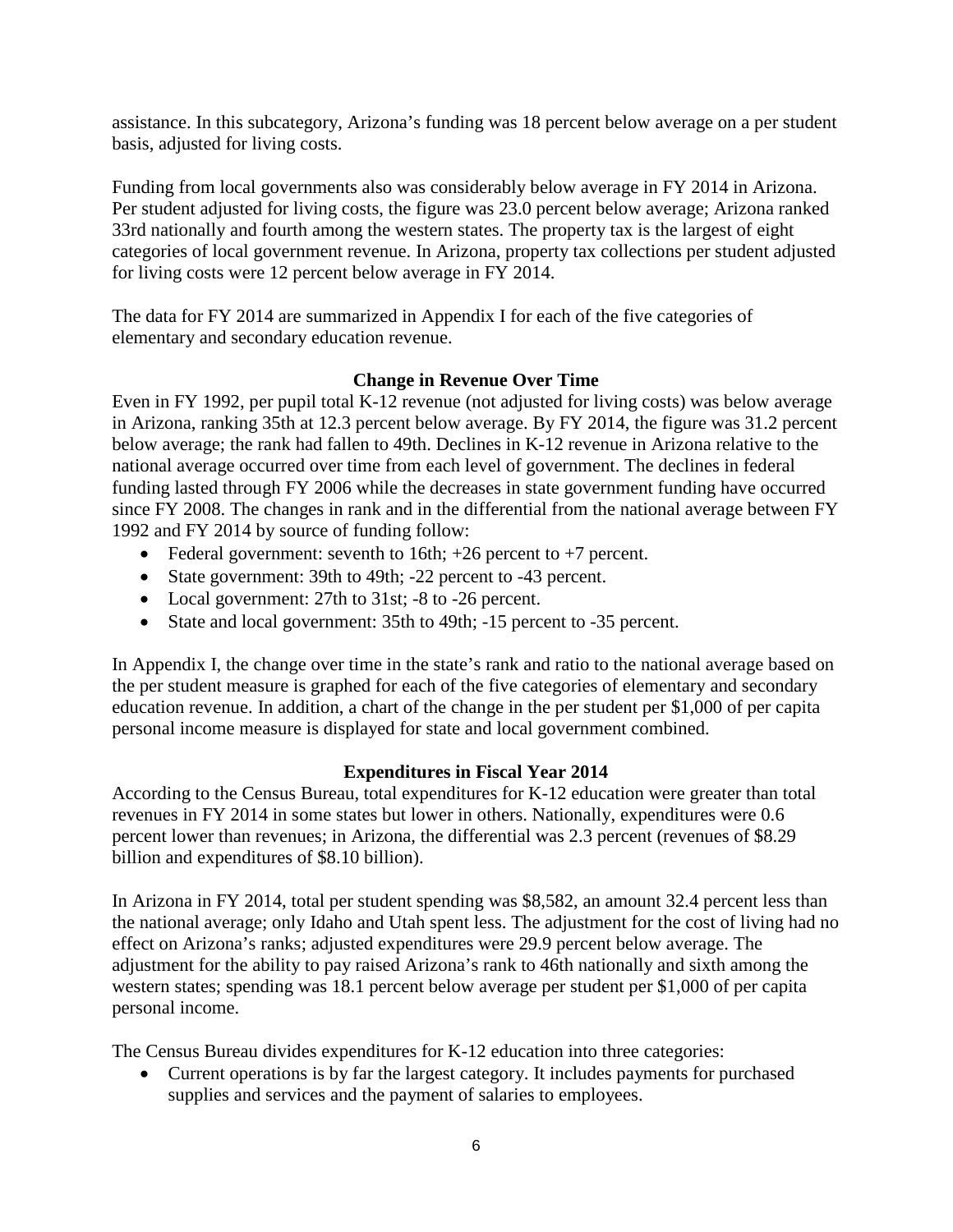- Capital outlays include construction of buildings; purchases of equipment, land, and existing structures; and additions, replacements, and major alterations to existing structures.
- Other expenditures largely consist of interest payments on debt.

Rather than total expenditures, current operations spending typically is the focus of comparisons over time and across states. The amount of capital outlays is in part determined by the growth rate in the number of students. The construction of a new school to accommodate growth does not benefit existing students. Similarly, interest payments do not directly benefit students.

Current operations spending of \$7.22 billion accounted for 89 percent of total K-12 education expenditures in Arizona in FY 2014. After adjusting for living costs, \$7,928 per student was expended on current operations, 29.9 percent less than the U.S. average. Only Idaho and Utah spent less.

Current operations are divided into three categories by the Census Bureau: instruction, support services, and other expenses. Spending on instruction totaled \$3.9 billion in Arizona in FY 2014. Per pupil instructional spending was \$4,284 after adjusting for living costs, 37 percent below average and again third-lowest in the country. Nearly \$2.9 billion was spent on support services. This amounted to \$3,138 per student after adjusting for living costs, 19 percent less than the U.S. average. Arizona ranked 44th nationally and sixth in the West. Other expenses (such as food services and adult education) totaled \$461 million, or \$506 per student after adjusting for living costs — 14 percent below average, ranking 39th nationally and fourth in the West.

The support services category is in turn divided into seven subcategories. The largest of these is plant operations and maintenance, which includes such functions as the heating/cooling of school buildings. Expenditures in FY 2014 totaled \$854 million in Arizona. After adjusting for living costs, this amounted to \$937 per student, 11 percent below the national average and 39th in the country (though third in the West).

Expenditures for pupil support — such as counseling, medical services, and student record keeping — totaled \$546 million in Arizona in FY 2014. The per student figure of \$599 after adjustment for the cost of living was only 3 percent less than the national average, ranking 26th nationally and fourth among the western states. Instructional staff support spending — for items such as training, curriculum development, and library — totaled \$409 million. The adjusted per student figure of \$449 was 12 percent below average and ranked 35th nationally and sixth in the West.

There are two categories of administration. Expenditures for school administration were \$329 million in Arizona in FY 2014, while spending for general administration was \$96 million. Arizona's administrative costs per student after adjusting for the cost of living were \$361 for school administration and \$105 for general administration. Each figure was very low compared to other states. The school administration subcategory was 40 percent below average, the lowest in the country. In the general administration category, Arizona ranked 46th nationally and seventh in the West at 50 percent below average.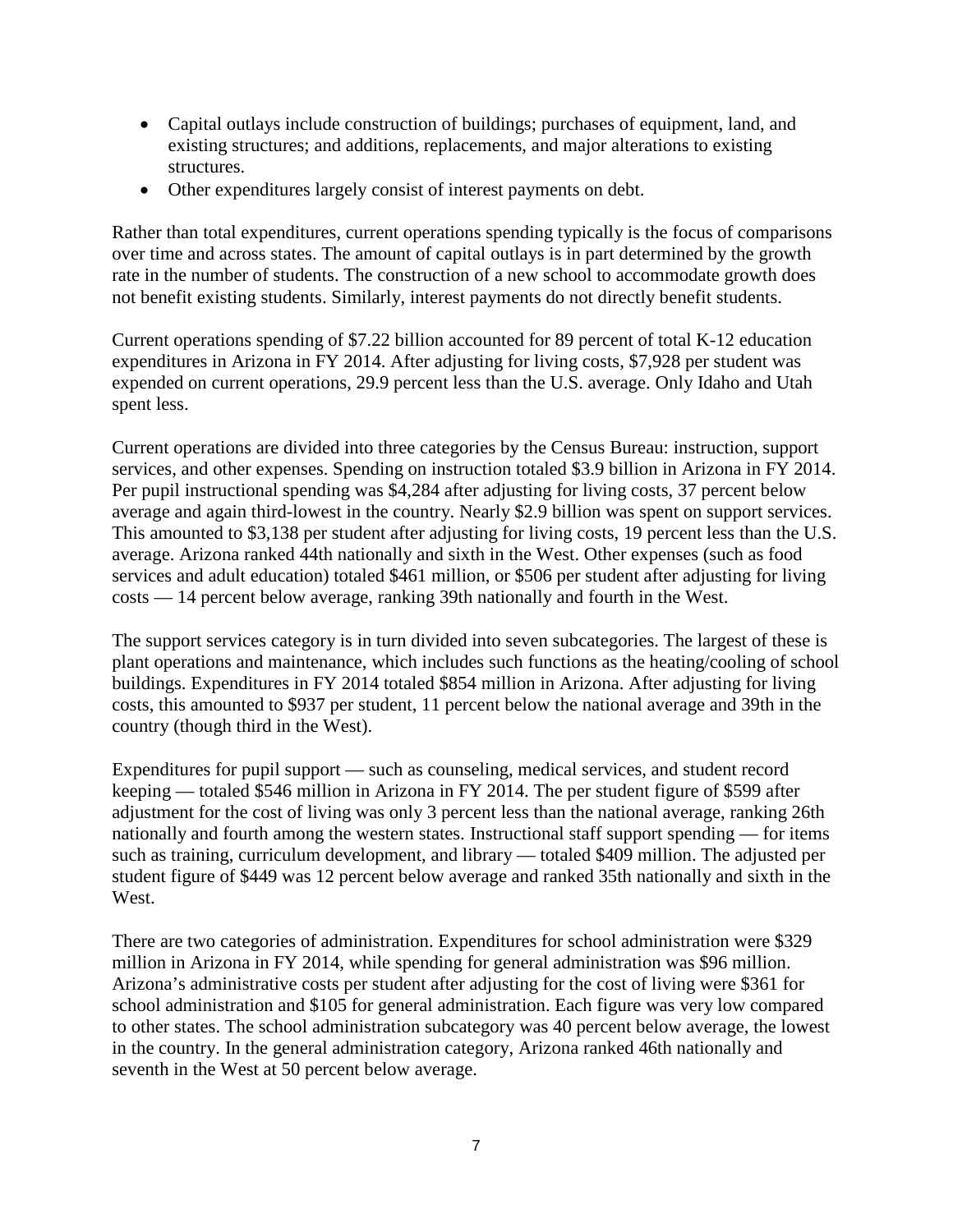Pupil transportation expenses in Arizona in FY 2014 were \$346 million. Adjusted for the cost of living, this amounted to \$380 per pupil: 23 percent below the national average, ranked 41st nationally and fifth in the West. In the other support services subcategory, spending totaled \$279 million, or \$306 per student adjusted for the cost of living: 22 percent below average, ranking 32nd nationally and seventh among the western states.

Though per pupil spending in Arizona in FY 2014 was considerably less than the national norm for support services and current operations other than instruction and support services, these categories still made up a disproportionate share of all current operations expenditures. Spending in the instruction category accounted for 54.0 percent of total current operations spending in Arizona in FY 2014, the third-lowest share in the nation. One possible explanation is that fixed costs become an issue when overall funding is so far below average. Such fixed costs are more of a limit in some of the support services than in instruction. For example, if pupil transportation is provided, buses must be maintained and fueled and drivers must be hired. A bus cannot transport more students than it was designed for. Thus, reductions in funding may of necessity disproportionately reduce expenditures in the instructional category.

Capital outlays in Arizona in FY 2014 for K-12 education totaled \$678 million, 8 percent of total expenditures. Per student adjusted for living costs, capital outlays amounted to \$745 — 24 percent less than the national average, ranking 38th nationally and seventh among the western states.

Other educational expenditures — largely interest payments — totaled \$201 million in Arizona in FY 2014, less than 3 percent of all expenditures. This amounted to \$220 per student after adjusting for living costs — 45 percent less than the national average, ranking 34th nationally and seventh among the western states.

The data for FY 2014 are summarized in Appendix I for each of the categories of elementary and secondary education expenditures.

## **Change in Expenditures Over Time**

Total per student expenditures (not adjusted for the cost of living) for K-12 education fell substantially in Arizona relative to the national average between FYs 1992 and 2014. In FY 1992, the figure was 9 percent below average and ranked 33rd. In FY 2014, the figure was 32 percent below average and ranked 49th.

The decrease between FYs 1992 and 2014 was greatest for capital outlays. Historically, capital outlays in Arizona were substantially above the national average, due in large part to the state's rapid population growth requiring the construction of new schools. In FY 1992, capital outlays per student ranked third at 89 percent above the national average. By FY 2010, the figure had fallen to considerably below the national average. In FY 2014, the figure was 27 percent below average, ranked 38th. A similarly large decline occurred in the other expenditure category, which largely consists of interest payments tied to construction projects.

Per student expenditures for current operations also dropped between FYs 1992 and 2014 relative to the national average. The decline occurred primarily during the 1990s and again since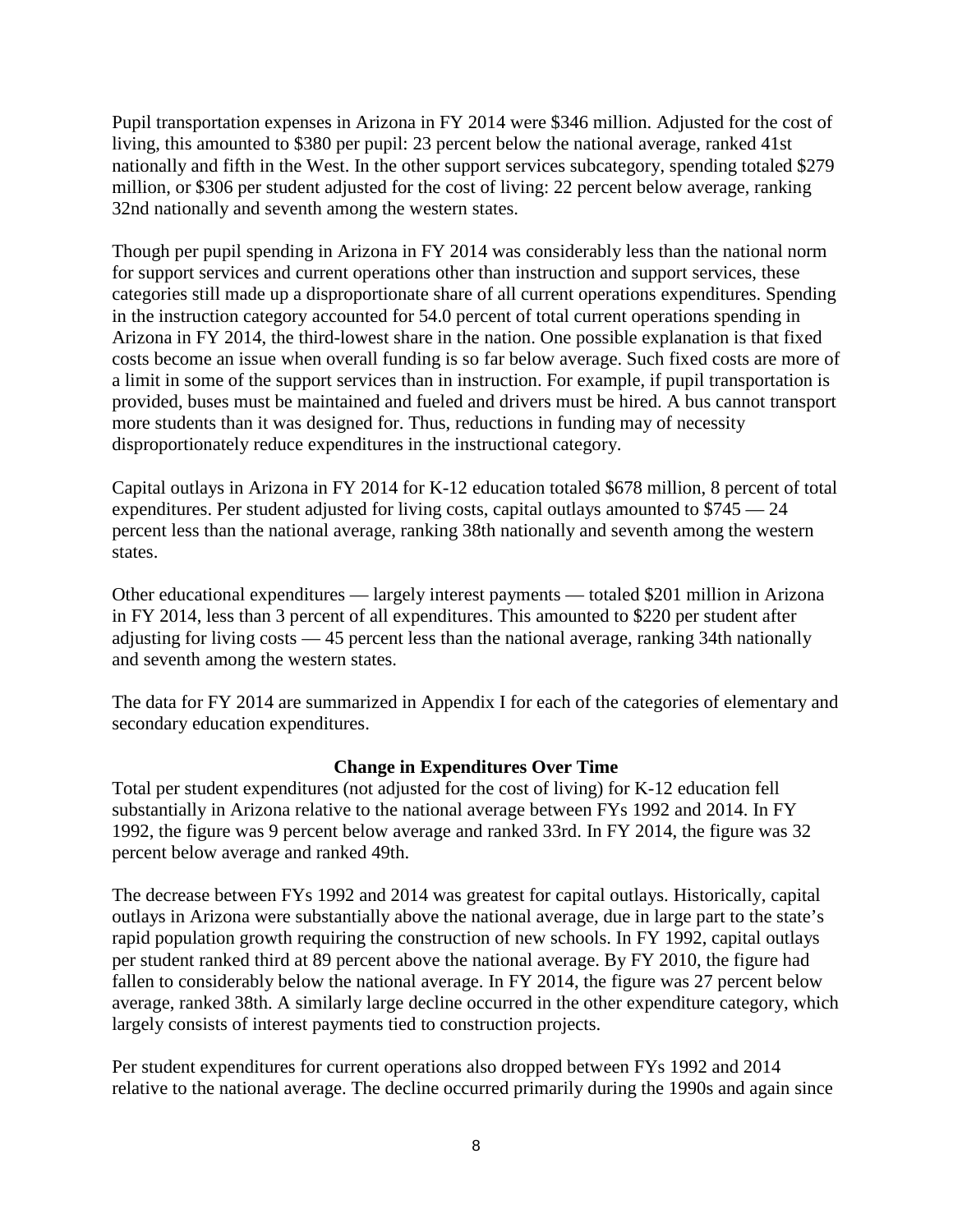FY 2009. The state went from 21 percent below average to 32 percent below average, with the rank falling from 42nd to 49th.

The decline relative to the national average in noncapital expenditures per student that has occurred since the early 1990s is a continuation of a downtrend trend that began in the late 1960s. Per pupil K-12 expenditures had been at least 10 percent higher than the national average in Arizona in nearly every year from 1[9](#page-10-0)30 through 1967.<sup>9</sup>

Relative declines occurred between FYs 1992 and 2014 in the current operations categories of instruction and support services. Per student, instructional expenditures dropped from 76 percent to 60 percent of the national average, with the rank falling from 44th to 49th. The declines occurred throughout the time period. Expenditures per student for support services dropped from 83 percent to 78 percent of the U.S. average, with the rank falling from 34th to 45th. Most of the decrease occurred between FYs 2011 and 2013. In the other current operations category, the ratio to the national average rose, but the rank slipped from 38th to 42nd.

The changes over time within the support services category were erratic. A huge relative decrease occurred in the general administration subcategory after FY 1998. A substantial decline occurred throughout the period in the school administration subcategory. Lesser declines occurred in the operations and maintenance and miscellaneous subcategories, with little change in the pupil transportation subcategory. In contrast, relative increases occurred, on an erratic basis, in the pupil support and instructional staff support subcategories.

In Appendix I, the change over time in the state's rank and ratio to the national average based on the per student measure is graphed for each of the categories of elementary and secondary education expenditures. A chart of the change in the instructional portion of current operations spending also is included.

l

<span id="page-10-0"></span><sup>9</sup> See page 35 of the Office of the University Economist report "Arizona Constitution: Specified Duties of State Government," November 2010, available from [https://economist.asu.edu/public-finance.](https://economist.asu.edu/public-finance)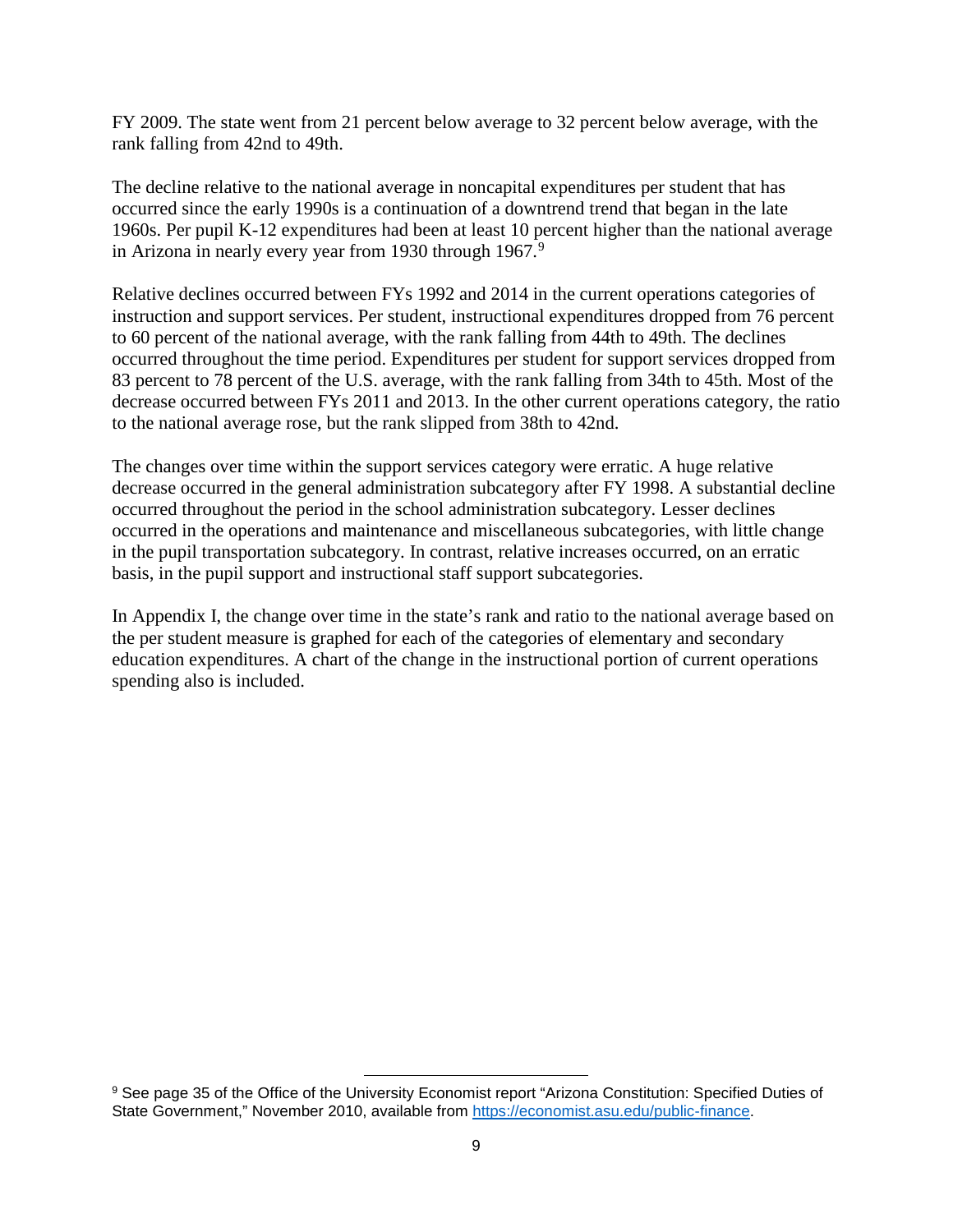## **APPENDIX I: ELEMENTARY AND SECONDARY EDUCATION FINANCE BY CATEGORY**

This appendix is based on the "Public Education Finances" data released in June 2016 by the U.S. Census Bureau.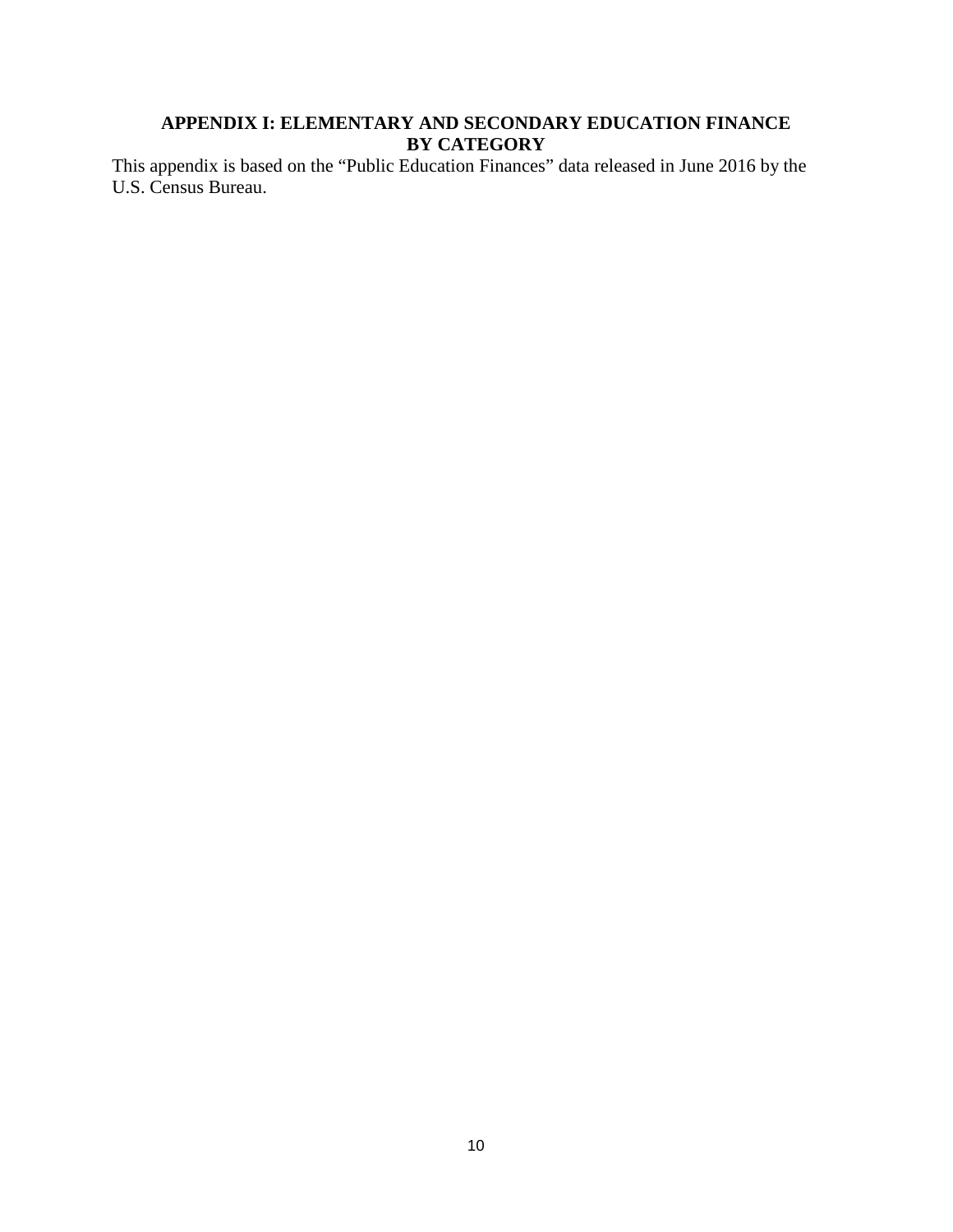## **Total Revenue**

Total revenue from the federal, state, and local governments.

#### **ELEMENTARY AND SECONDARY EDUCATION REVENUE, ARIZONA, FISCAL YEAR 2014**

|                                                       |                | Share of      |     |      |
|-------------------------------------------------------|----------------|---------------|-----|------|
|                                                       | Millions of    | Total         |     |      |
|                                                       | <b>Dollars</b> | Revenue       |     |      |
| <b>Total Revenue From All Sources</b>                 | \$8.294        | 100.0%        |     |      |
|                                                       |                |               |     | Rank |
|                                                       | <b>Dollars</b> | Ratio to U.S. | All | West |
| Per Student                                           | \$8.786        | 68.8%         | 49  | 8    |
| Per Student, Adjusted for Cost of Living              | 9.105          | 71.3          | 49  | 8    |
| Per Student Per \$1,000 of Per Capita Personal Income | 235.60         | 83.3          | 43  | 6    |

Notes regarding ranks:

- All includes the 50 states plus the District of Columbia; a rank of 1 represents the highest revenue.
- The West includes 10 western states: Arizona, California, Colorado, Idaho, Nevada, New Mexico, Oregon, Texas, Utah, and Washington; a rank of 1 represents the highest revenue.

Sources: U.S. Department of Commerce, Census Bureau, Public Elementary–Secondary Education Finance Data,<http://www.census.gov/govs/school/> (revenue and enrollment), and U.S. Department of Commerce, Bureau of Economic Analysis,<http://www.bea.gov/regional/index.htm> (regional price parity and per capita personal income).



Note: Rank among the 50 states and the District of Columbia; a rank of 1 represents the highest revenue.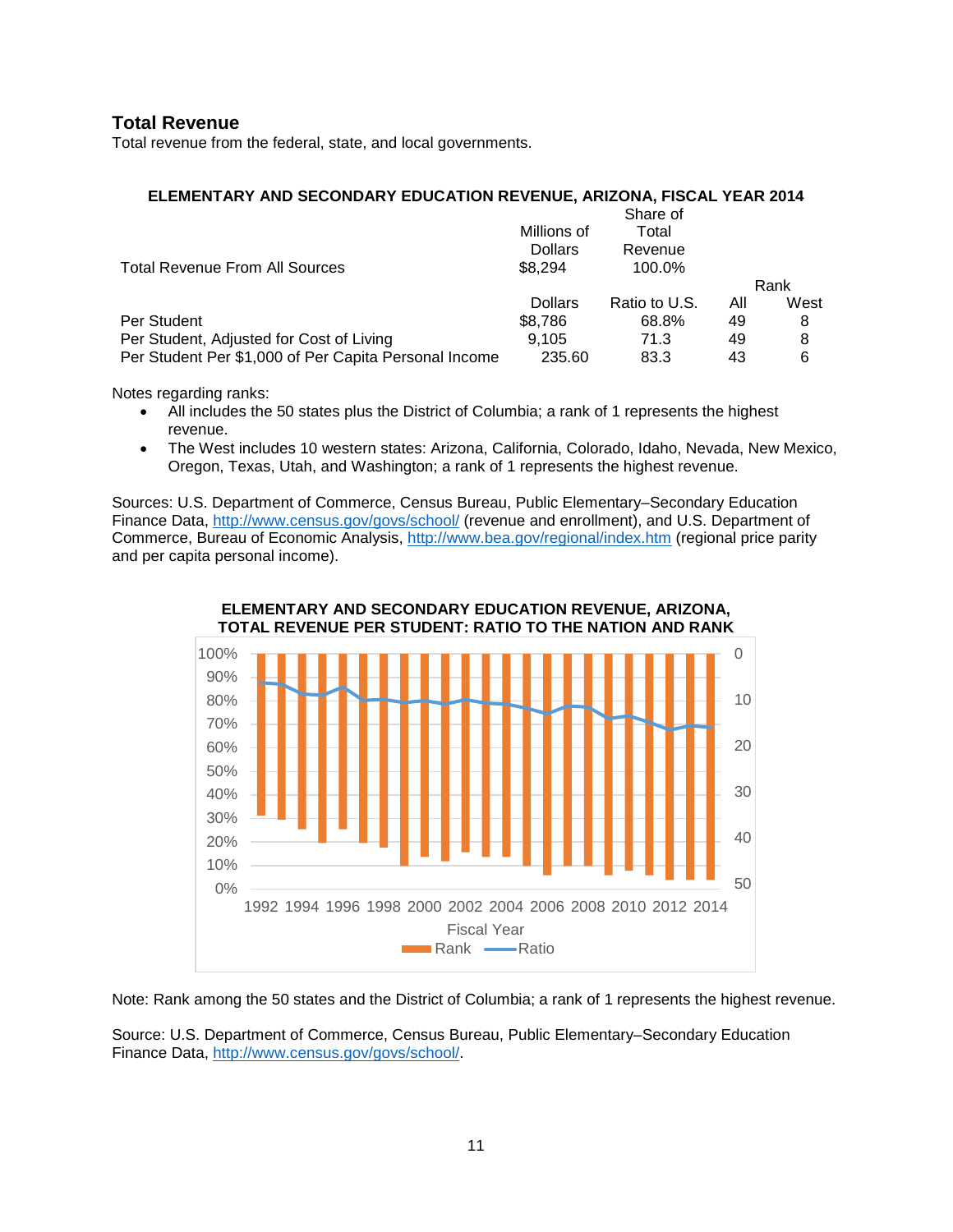## **Revenue From the Federal Government**

Total revenue from the federal government. Includes direct federal aid and federal funds distributed through the state government. Direct federal aid are project grants for programs such as Head Start and magnet schools. Federal funds distributed through the state are formula grants for programs such as special education and child nutrition.

#### **ELEMENTARY AND SECONDARY EDUCATION REVENUE, ARIZONA, FISCAL YEAR 2014**

|                                                       | Millions of<br><b>Dollars</b> | Share of<br>Total<br>Revenue |     |      |
|-------------------------------------------------------|-------------------------------|------------------------------|-----|------|
| Revenue From the Federal Government                   | \$1.103                       | 13.3%                        |     | Rank |
|                                                       | <b>Dollars</b>                | Ratio to U.S.                | All | West |
| Per Student                                           | \$1.168                       | 106.8%                       | 16  | 3    |
| Per Student, Adjusted for Cost of Living              | 1.211                         | 110.7                        | 19  | 2    |
| Per Student Per \$1,000 of Per Capita Personal Income | 31.33                         | 129.3                        | 11  | 2    |

Notes regarding ranks:

- All includes the 50 states plus the District of Columbia; a rank of 1 represents the highest revenue.
- The West includes 10 western states: Arizona, California, Colorado, Idaho, Nevada, New Mexico, Oregon, Texas, Utah, and Washington; a rank of 1 represents the highest revenue.

Sources: U.S. Department of Commerce, Census Bureau, Public Elementary–Secondary Education Finance Data,<http://www.census.gov/govs/school/> (revenue and enrollment), and U.S. Department of Commerce, Bureau of Economic Analysis,<http://www.bea.gov/regional/index.htm> (regional price parity and per capita personal income).



#### **ELEMENTARY AND SECONDARY EDUCATION REVENUE, ARIZONA, FEDERAL GOVERNMENT REVENUE PER STUDENT: RATIO TO THE NATION AND RANK**

Note: Rank among the 50 states and the District of Columbia; a rank of 1 represents the highest revenue.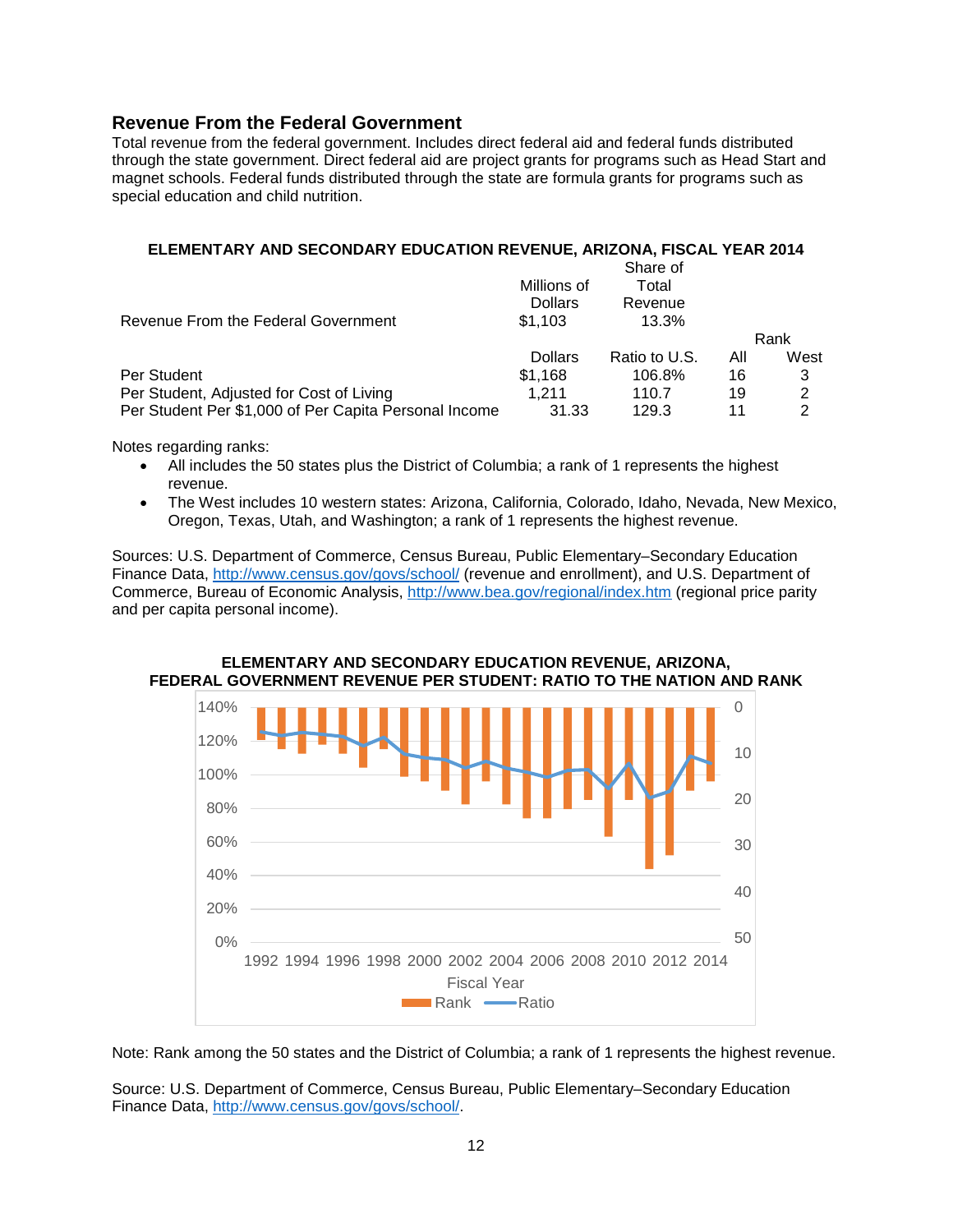## **Revenue From State and Local Governments**

Total revenue from the state and local governments.

#### **ELEMENTARY AND SECONDARY EDUCATION REVENUE, ARIZONA, FISCAL YEAR 2014**

|                                                       |                | Share of      |     |      |
|-------------------------------------------------------|----------------|---------------|-----|------|
|                                                       | Millions of    | Total         |     |      |
|                                                       | <b>Dollars</b> | Revenue       |     |      |
| Revenue From State and Local Governments              | \$7.191        | 86.7%         |     |      |
|                                                       |                |               |     | Rank |
|                                                       | <b>Dollars</b> | Ratio to U.S. | All | West |
| Per Student                                           | \$7.618        | 65.2%         | 49  | 8    |
| Per Student, Adjusted for Cost of Living              | 7.894          | 67.6          | 49  | 8    |
| Per Student Per \$1,000 of Per Capita Personal Income | 204.27         | 78.9          | 45  |      |

Notes regarding ranks:

- All includes the 50 states plus the District of Columbia; a rank of 1 represents the highest revenue.
- The West includes 10 western states: Arizona, California, Colorado, Idaho, Nevada, New Mexico, Oregon, Texas, Utah, and Washington; a rank of 1 represents the highest revenue.

Sources: U.S. Department of Commerce, Census Bureau, Public Elementary–Secondary Education Finance Data,<http://www.census.gov/govs/school/> (revenue and enrollment), and U.S. Department of Commerce, Bureau of Economic Analysis,<http://www.bea.gov/regional/index.htm> (regional price parity and per capita personal income).



**ELEMENTARY AND SECONDARY EDUCATION REVENUE, ARIZONA, STATE AND LOCAL GOVERNMENT REVENUE PER STUDENT: RATIO TO THE NATION AND RANK**

Note: Rank among the 50 states and the District of Columbia; a rank of 1 represents the highest revenue.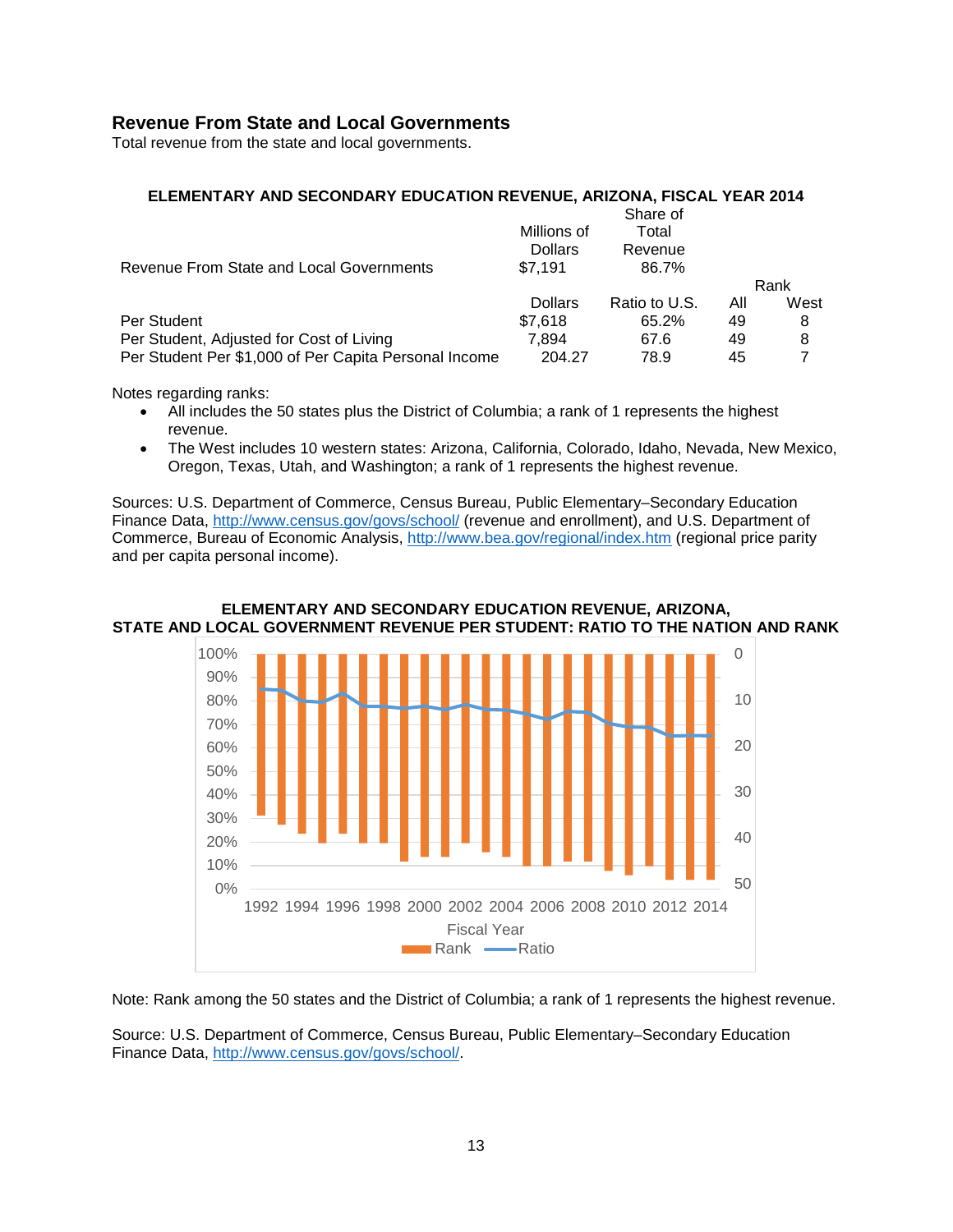#### **ELEMENTARY AND SECONDARY EDUCATION REVENUE, ARIZONA, STATE AND LOCAL GOVERNMENT REVENUE PER STUDENT PER \$1,000 OF PER CAPITA PERSONAL INCOME: RATIO TO THE NATION AND RANK**



Note: Rank among the 50 states and the District of Columbia; a rank of 1 represents the highest revenue.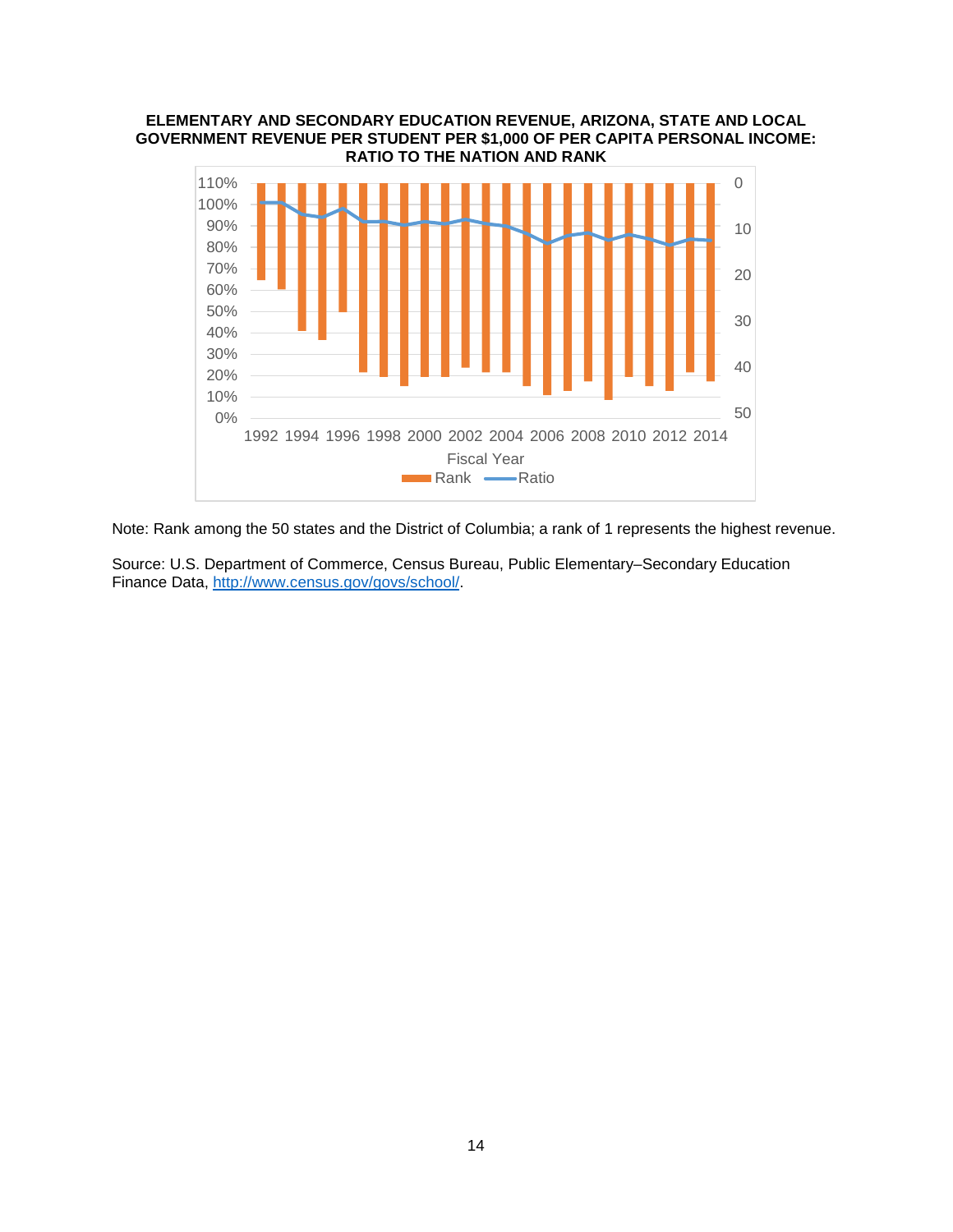## **Revenue From State Government**

Total revenue from the state government. In Arizona in FY 2014, more than 97 percent was from general formula assistance. The remainder included revenue for special programs, such as vocational education.

## **ELEMENTARY AND SECONDARY EDUCATION REVENUE, ARIZONA, FISCAL YEAR 2014**

|                                                       |                | Share of      |     |      |
|-------------------------------------------------------|----------------|---------------|-----|------|
|                                                       | Millions of    | Total         |     |      |
|                                                       | <b>Dollars</b> | Revenue       |     |      |
| Revenue From State Government                         | \$3.182        | 38.4%         |     |      |
|                                                       |                |               |     | Rank |
|                                                       | <b>Dollars</b> | Ratio to U.S. | All | West |
| Per Student                                           | \$3.371        | 56.5%         | 49  | 10   |
| Per Student, Adjusted for Cost of Living              | 3.494          | 58.5          | 50  | 10   |
| Per Student Per \$1,000 of Per Capita Personal Income | 90.40          | 68.4          | 48  | 10   |

Notes regarding ranks:

- All includes the 50 states; a rank of 1 represents the highest revenue.
- The West includes 10 western states: Arizona, California, Colorado, Idaho, Nevada, New Mexico, Oregon, Texas, Utah, and Washington; a rank of 1 represents the highest revenue.

Sources: U.S. Department of Commerce, Census Bureau, Public Elementary–Secondary Education Finance Data,<http://www.census.gov/govs/school/> (revenue and enrollment), and U.S. Department of Commerce, Bureau of Economic Analysis,<http://www.bea.gov/regional/index.htm> (regional price parity and per capita personal income).



**ELEMENTARY AND SECONDARY EDUCATION REVENUE, ARIZONA, STATE GOVERNMENT REVENUE PER STUDENT: RATIO TO THE NATION AND RANK**

Note: Rank among the 50 states; a rank of 1 represents the highest revenue.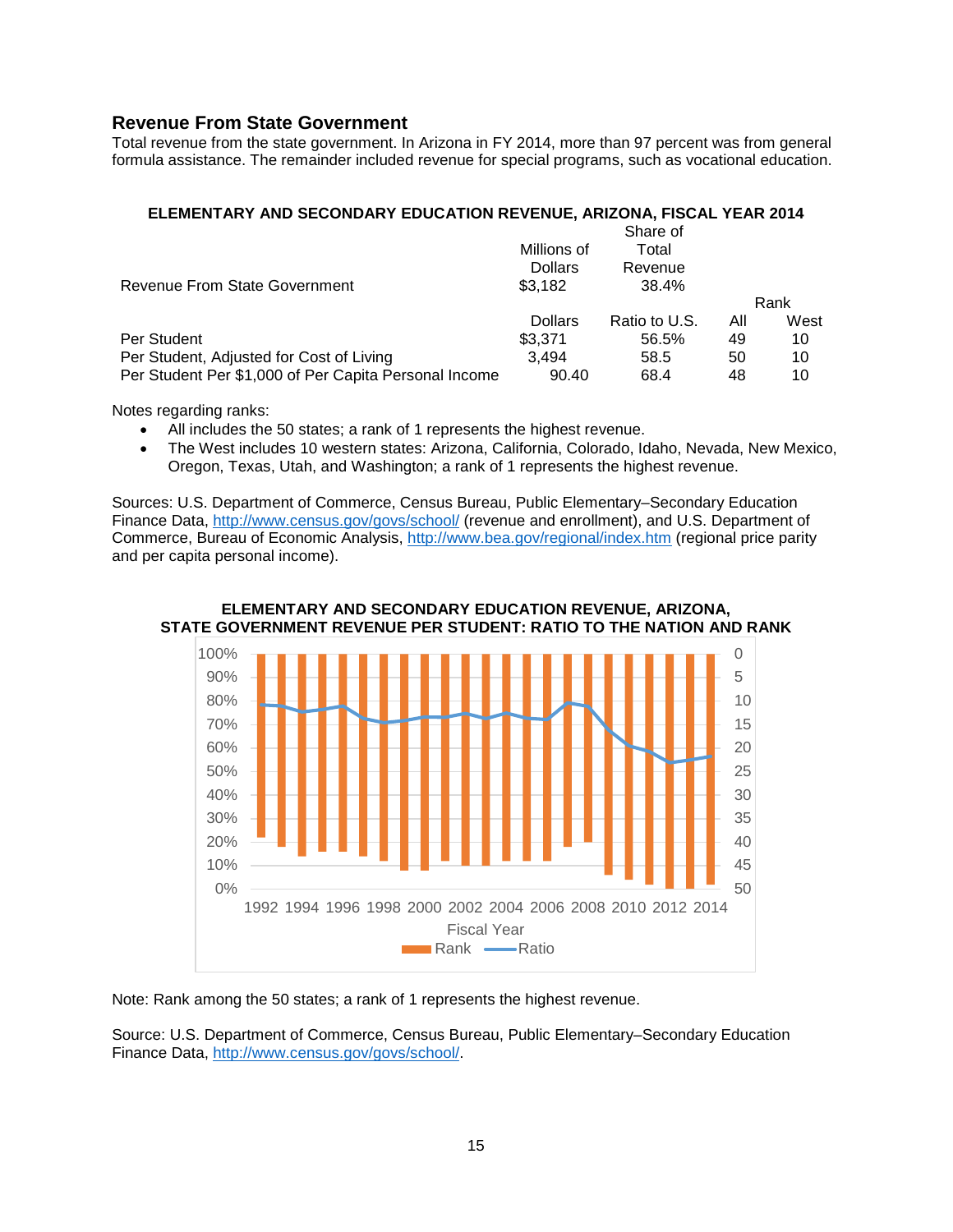## **Revenue From Local Governments**

Total revenue from local governments. In Arizona in FY 2014, nearly three-fourths was from the property tax. The remainder included charges, such as for school lunches, and miscellaneous other sources.

#### **ELEMENTARY AND SECONDARY EDUCATION REVENUE, ARIZONA, FISCAL YEAR 2014**

|                                                       |                | Share of      |     |      |
|-------------------------------------------------------|----------------|---------------|-----|------|
|                                                       | Millions of    | Total         |     |      |
|                                                       | <b>Dollars</b> | Revenue       |     |      |
| <b>Revenue From Local Governments</b>                 | \$4.008        | 48.3%         |     |      |
|                                                       |                |               |     | Rank |
|                                                       | <b>Dollars</b> | Ratio to U.S. | All | West |
| Per Student                                           | \$4.246        | 74.3%         | 31  | 4    |
| Per Student, Adjusted for Cost of Living              | 4.400          | 77.0          | 33  | 4    |
| Per Student Per \$1,000 of Per Capita Personal Income | 113.87         | 90.0          | 26  | 3    |

Notes regarding ranks:

- All includes the 50 states plus the District of Columbia; a rank of 1 represents the highest revenue.
- The West includes 10 western states: Arizona, California, Colorado, Idaho, Nevada, New Mexico, Oregon, Texas, Utah, and Washington; a rank of 1 represents the highest revenue.

Sources: U.S. Department of Commerce, Census Bureau, Public Elementary–Secondary Education Finance Data,<http://www.census.gov/govs/school/> (revenue and enrollment), and U.S. Department of Commerce, Bureau of Economic Analysis,<http://www.bea.gov/regional/index.htm> (regional price parity and per capita personal income).

#### **ELEMENTARY AND SECONDARY EDUCATION REVENUE, ARIZONA, LOCAL GOVERNMENT REVENUE PER STUDENT: RATIO TO THE NATION AND RANK**



Note: Rank among the 50 states and the District of Columbia; a rank of 1 represents the highest revenue.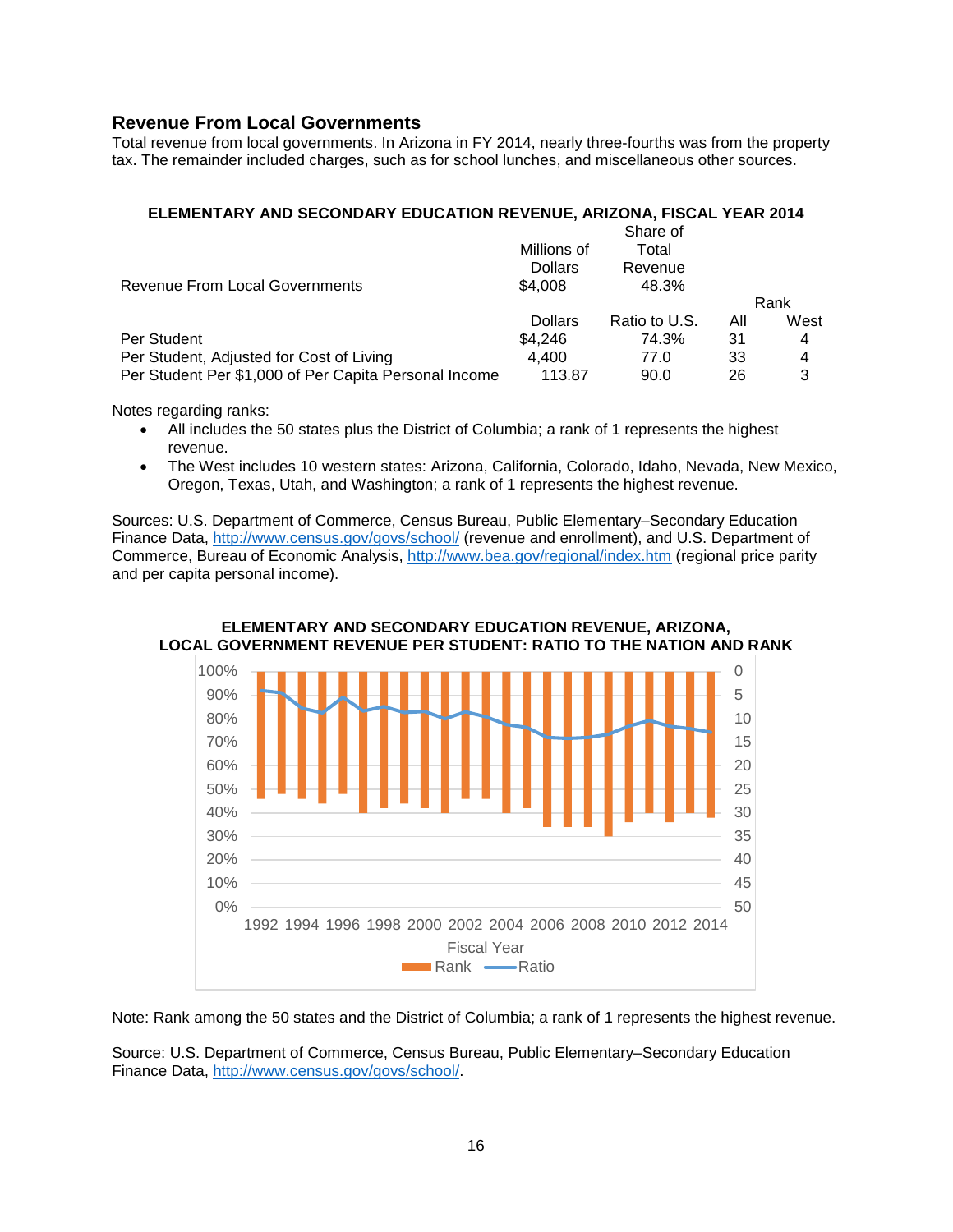## **Total Expenditures**

Total expenditures, including current operations, capital outlays, and other spending.

#### **ELEMENTARY AND SECONDARY EDUCATION EXPENDITURES, ARIZONA, FISCAL YEAR 2014**

| Millions of    | Total         |     |          |
|----------------|---------------|-----|----------|
| <b>Dollars</b> | Revenue       |     |          |
| \$8.101        | 100.0%        |     |          |
|                |               |     | Rank     |
| <b>Dollars</b> | Ratio to U.S. | Αll | West     |
| \$8,582        | 67.6%         | 49  | 8        |
| 8.893          | 70.1          | 49  | 8        |
| 230.13         | 81.9          | 46  | 6        |
|                |               |     | Share of |

Notes regarding ranks:

- All includes the 50 states plus the District of Columbia; a rank of 1 represents the highest expenditures.
- The West includes 10 western states: Arizona, California, Colorado, Idaho, Nevada, New Mexico, Oregon, Texas, Utah, and Washington; a rank of 1 represents the highest expenditures.

Sources: U.S. Department of Commerce, Census Bureau, Public Elementary–Secondary Education Finance Data,<http://www.census.gov/govs/school/> (expenditures), and U.S. Department of Commerce, Bureau of Economic Analysis,<http://www.bea.gov/regional/index.htm> (regional price parity and per capita personal income).



Note: Rank among the 50 states and the District of Columbia; a rank of 1 represents the highest expenditures.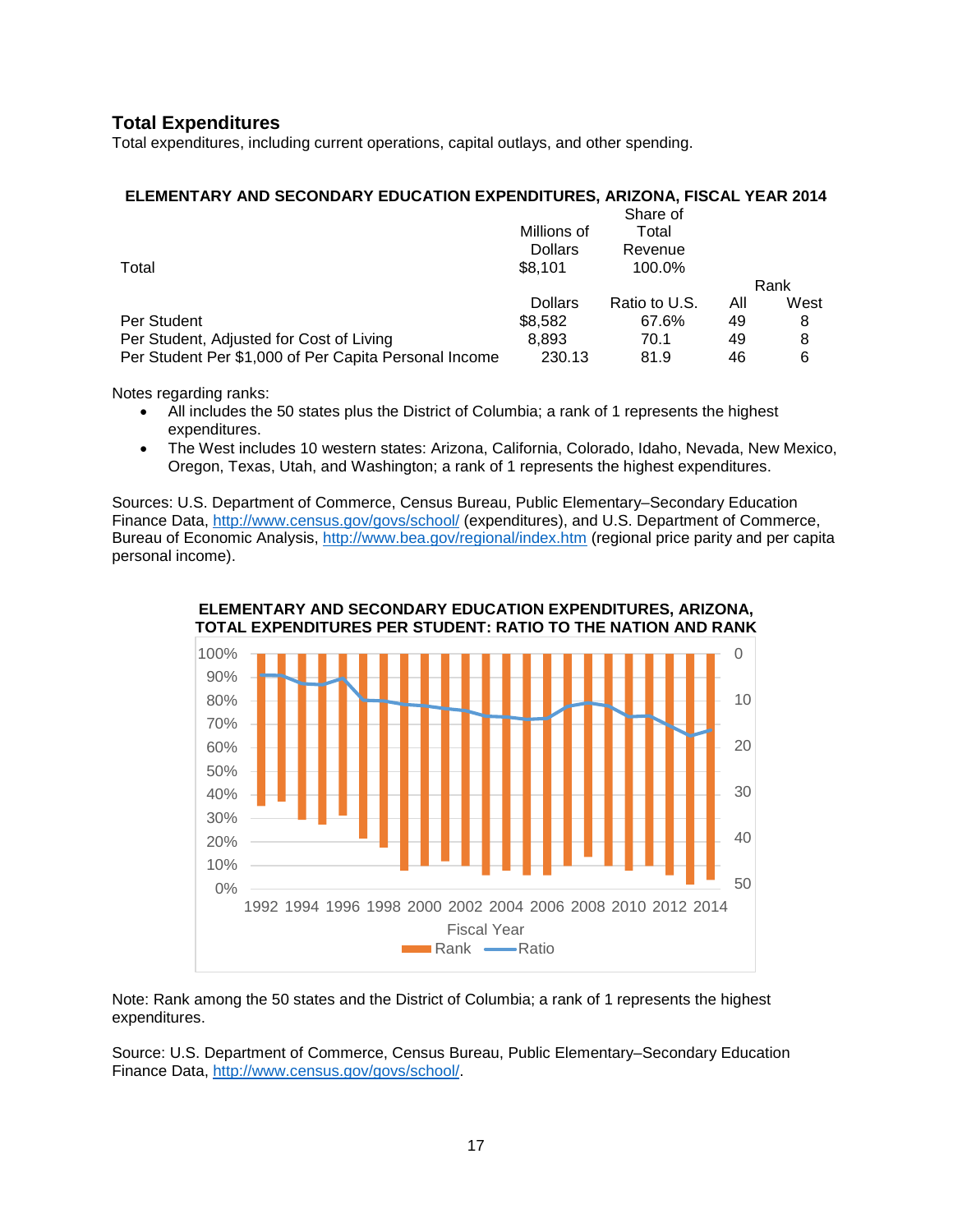## **Expenditures for Current Operations**

Total expenditures for current operations, which includes salaries, employee benefits, purchased professional and technical services, purchased property and other services, and supplies. Current operations are divided into instruction, support services, and noninstructional functions.

## **ELEMENTARY AND SECONDARY EDUCATION EXPENDITURES, ARIZONA, FISCAL YEAR 2014**

|                                                       |                | Share of      |     |      |
|-------------------------------------------------------|----------------|---------------|-----|------|
|                                                       | Millions of    | Total         |     |      |
|                                                       | <b>Dollars</b> | Revenue       |     |      |
| <b>Current Operations</b>                             | \$7.222        | 89.1%         |     |      |
|                                                       |                |               |     | Rank |
|                                                       | <b>Dollars</b> | Ratio to U.S. | All | West |
| Per Student                                           | \$7.651        | 67.7%         | 49  | 8    |
| Per Student, Adjusted for Cost of Living              | 7.928          | 70.1          | 49  | 8    |
| Per Student Per \$1,000 of Per Capita Personal Income | 205.16         | 81.9          | 44  | 5    |

Notes regarding ranks:

- All includes the 50 states plus the District of Columbia; a rank of 1 represents the highest expenditures.
- The West includes 10 western states: Arizona, California, Colorado, Idaho, Nevada, New Mexico, Oregon, Texas, Utah, and Washington; a rank of 1 represents the highest expenditures.

Sources: U.S. Department of Commerce, Census Bureau, Public Elementary–Secondary Education Finance Data,<http://www.census.gov/govs/school/> (expenditures and enrollment), and U.S. Department of Commerce, Bureau of Economic Analysis,<http://www.bea.gov/regional/index.htm> (regional price parity and per capita personal income).



#### **ELEMENTARY AND SECONDARY EDUCATION EXPENDITURES, ARIZONA, CURRENT OPERATIONS SPENDING PER STUDENT: RATIO TO THE NATION AND RANK**

Note: Rank among the 50 states and the District of Columbia; a rank of 1 represents the highest expenditures.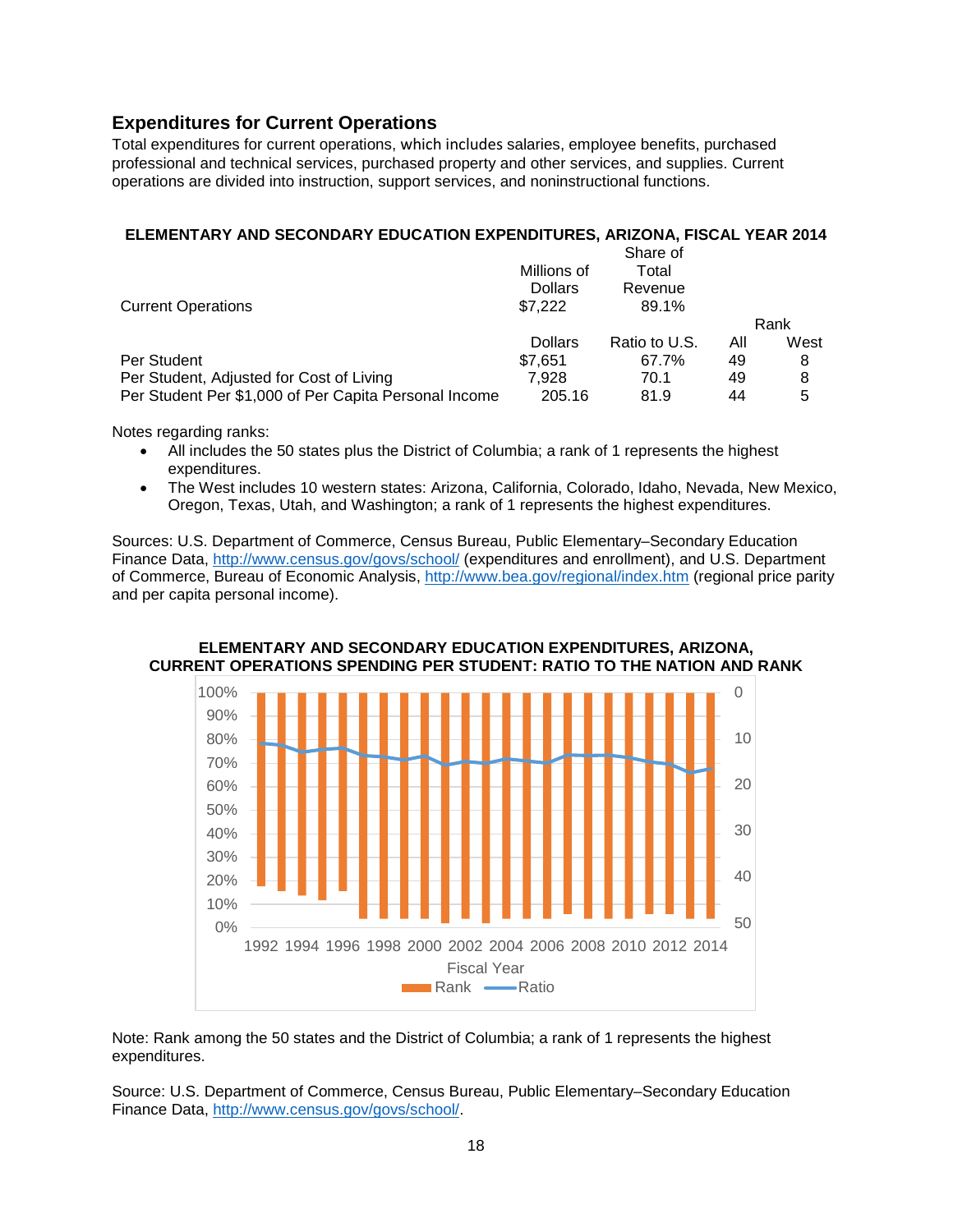## **Capital Outlays**

Total expenditures for capital outlays, which include construction of buildings, roads, and other improvements; purchases of equipment, land, and existing structures; and payments on capital leases. Includes amounts for additions, replacements, and major alterations to fixed works and structures.

## **ELEMENTARY AND SECONDARY EDUCATION EXPENDITURES, ARIZONA, FISCAL YEAR 2014**

|                                                       |                | Share of      |     |      |
|-------------------------------------------------------|----------------|---------------|-----|------|
|                                                       | Millions of    | Total         |     |      |
|                                                       | <b>Dollars</b> | Revenue       |     |      |
| Capital Outlays                                       | \$678          | 8.4%          |     |      |
|                                                       |                |               |     | Rank |
|                                                       | <b>Dollars</b> | Ratio to U.S. | All | West |
| Per Student                                           | \$719          | 73.0%         | 38  |      |
| Per Student, Adjusted for Cost of Living              | 745            | 75.7          | 38  |      |
| Per Student Per \$1,000 of Per Capita Personal Income | 19.27          | 88.4          | 36  |      |

Notes regarding ranks:

- All includes the 50 states plus the District of Columbia; a rank of 1 represents the highest expenditures.
- The West includes 10 western states: Arizona, California, Colorado, Idaho, Nevada, New Mexico, Oregon, Texas, Utah, and Washington; a rank of 1 represents the highest expenditures.

Sources: U.S. Department of Commerce, Census Bureau, Public Elementary–Secondary Education Finance Data,<http://www.census.gov/govs/school/> (expenditures and enrollment), and U.S. Department of Commerce, Bureau of Economic Analysis,<http://www.bea.gov/regional/index.htm> (regional price parity and per capita personal income).



**ELEMENTARY AND SECONDARY EDUCATION EXPENDITURES, ARIZONA, CAPITAL OUTLAYS PER STUDENT: RATIO TO THE NATION AND RANK**

Note: Rank among the 50 states and the District of Columbia; a rank of 1 represents the highest expenditures.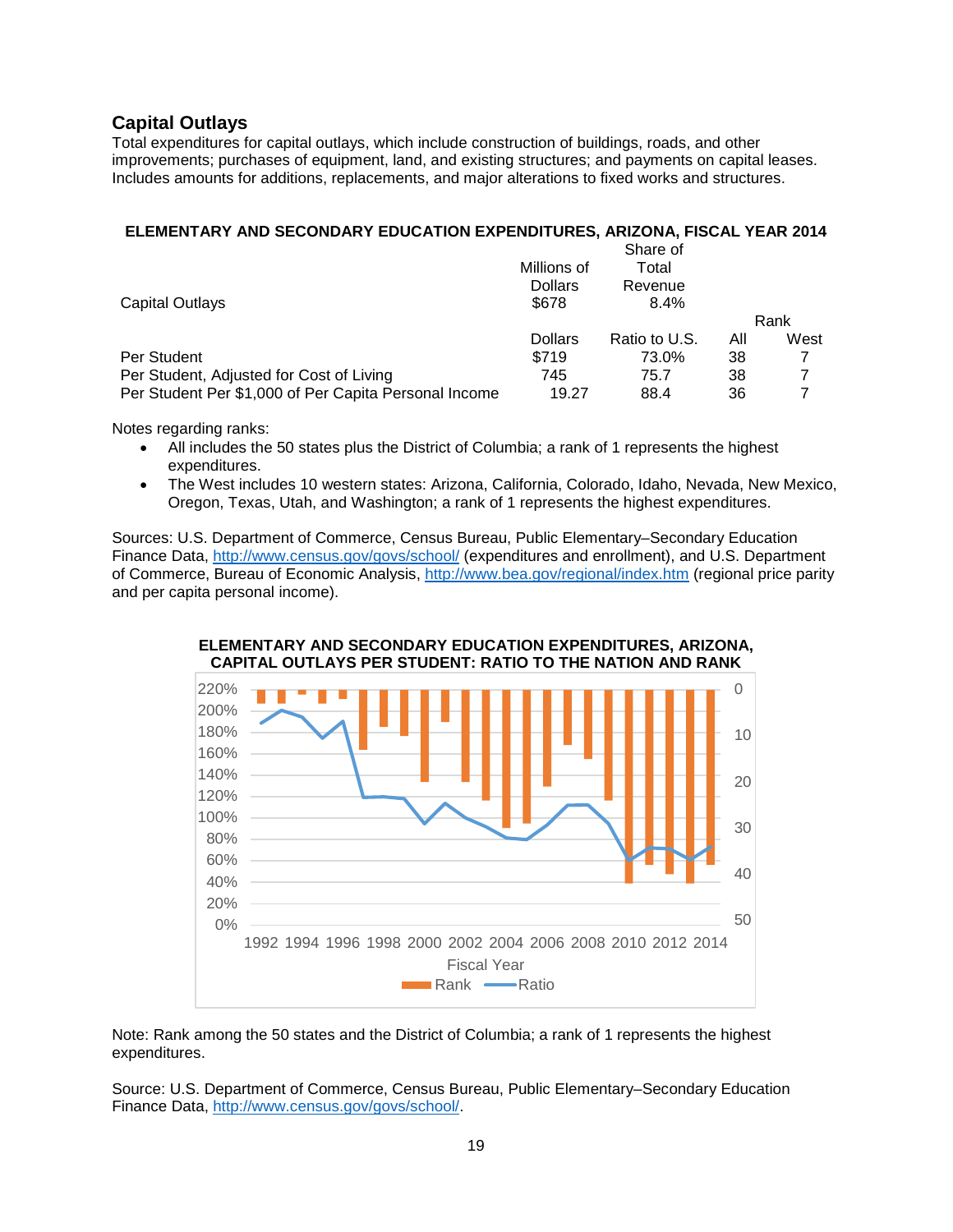## **Other Expenditures**

Expenditures for other than current operations and capital outlays, primarily consisting of interest payments on debt.

#### **ELEMENTARY AND SECONDARY EDUCATION EXPENDITURES, ARIZONA, FISCAL YEAR 2014**

|                                                       |                | Share of      |     |      |
|-------------------------------------------------------|----------------|---------------|-----|------|
|                                                       | Millions of    | Total         |     |      |
|                                                       | <b>Dollars</b> | Revenue       |     |      |
| <b>Other Expenditures</b>                             | \$201          | 2.5%          |     |      |
|                                                       |                |               |     | Rank |
|                                                       | <b>Dollars</b> | Ratio to U.S. | All | West |
| Per Student                                           | \$213          | 53.0%         | 35  |      |
| Per Student, Adjusted for Cost of Living              | 220            | 54.9          | 34  |      |
| Per Student Per \$1,000 of Per Capita Personal Income | 5.71           | 64.1          | 28  |      |

Notes regarding ranks:

- All includes the 50 states plus the District of Columbia; a rank of 1 represents the highest expenditures.
- The West includes 10 western states: Arizona, California, Colorado, Idaho, Nevada, New Mexico, Oregon, Texas, Utah, and Washington; a rank of 1 represents the highest expenditures.

Sources: U.S. Department of Commerce, Census Bureau, Public Elementary–Secondary Education Finance Data,<http://www.census.gov/govs/school/> (expenditures and enrollment), and U.S. Department of Commerce, Bureau of Economic Analysis, <http://www.bea.gov/regional/index.htm> (regional price parity and per capita personal income).



Note: Rank among the 50 states and the District of Columbia; a rank of 1 represents the highest expenditures.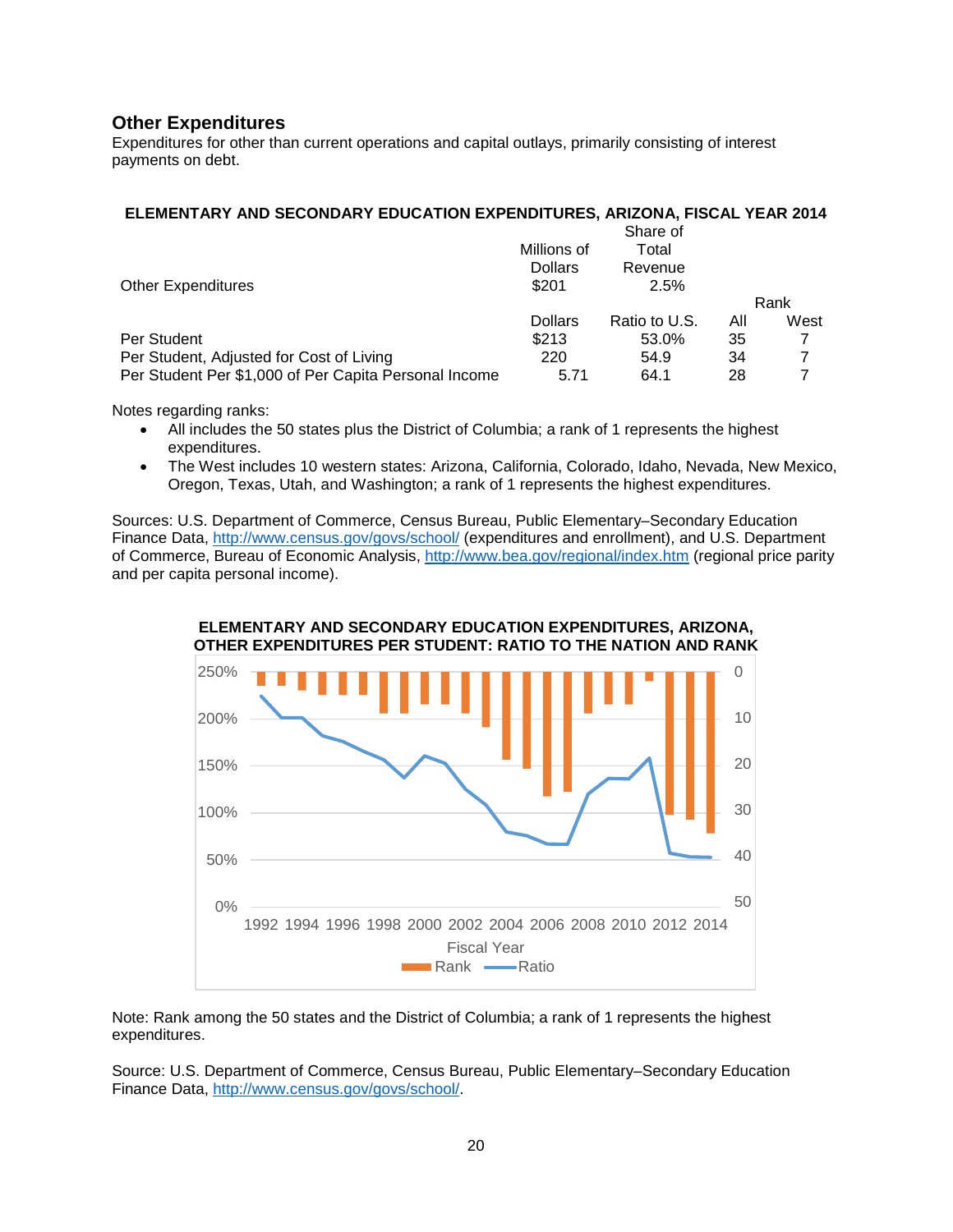## **Expenditures for Instruction**

Current operations spending for salaries, employee benefits, supplies, materials, and contractual services, related to instruction.

## **ELEMENTARY AND SECONDARY EDUCATION EXPENDITURES, ARIZONA, FISCAL YEAR 2014**

| Millions of    | Total         |     |          |
|----------------|---------------|-----|----------|
| <b>Dollars</b> | Revenue       |     |          |
| \$3,903        | 48.2%         |     |          |
|                |               |     | Rank     |
| <b>Dollars</b> | Ratio to U.S. | All | West     |
| \$4.134        | 60.5%         | 49  | 8        |
| 4.284          | 62.7          | 49  | 8        |
| 110.86         | 73.2          | 47  |          |
|                |               |     | Share of |

Notes regarding ranks:

- All includes the 50 states plus the District of Columbia; a rank of 1 represents the highest expenditures.
- The West includes 10 western states: Arizona, California, Colorado, Idaho, Nevada, New Mexico, Oregon, Texas, Utah, and Washington; a rank of 1 represents the highest expenditures.

Sources: U.S. Department of Commerce, Census Bureau, Public Elementary–Secondary Education Finance Data,<http://www.census.gov/govs/school/> (expenditures and enrollment), and U.S. Department of Commerce, Bureau of Economic Analysis,<http://www.bea.gov/regional/index.htm> (regional price parity and per capita personal income).



#### **ELEMENTARY AND SECONDARY EDUCATION EXPENDITURES, ARIZONA, EXPENDITURES FOR INSTRUCTION PER STUDENT: RATIO TO THE NATION AND RANK**

Note: Rank among the 50 states and the District of Columbia; a rank of 1 represents the highest expenditures.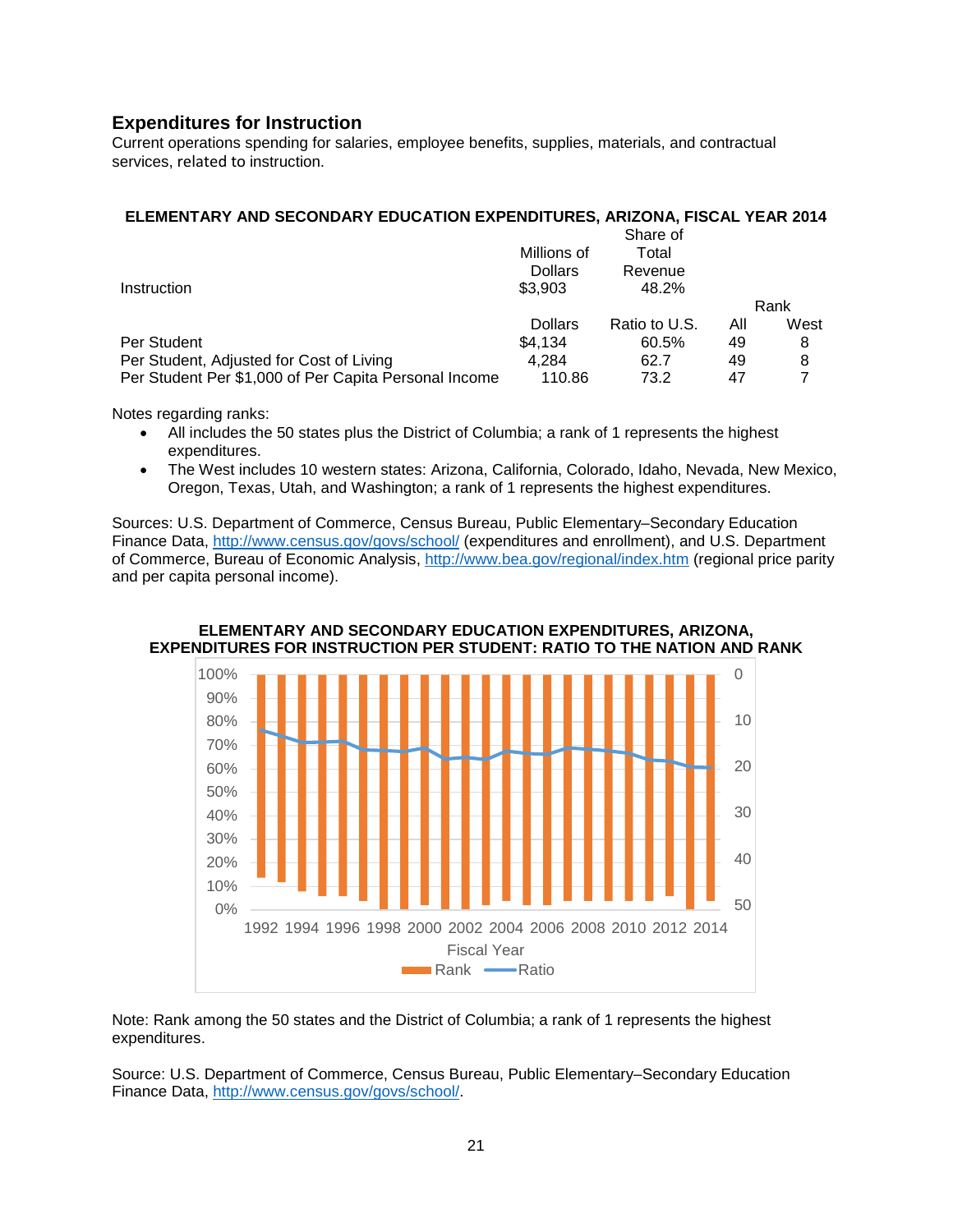#### **ELEMENTARY AND SECONDARY EDUCATION EXPENDITURES, ARIZONA, EXPENDITURES FOR INSTRUCTION AS A PERCENTAGE OF ALL CURRENT OPERATIONS AND RANK**



Note: Rank among the 50 states and the District of Columbia; a rank of 1 represents the highest share.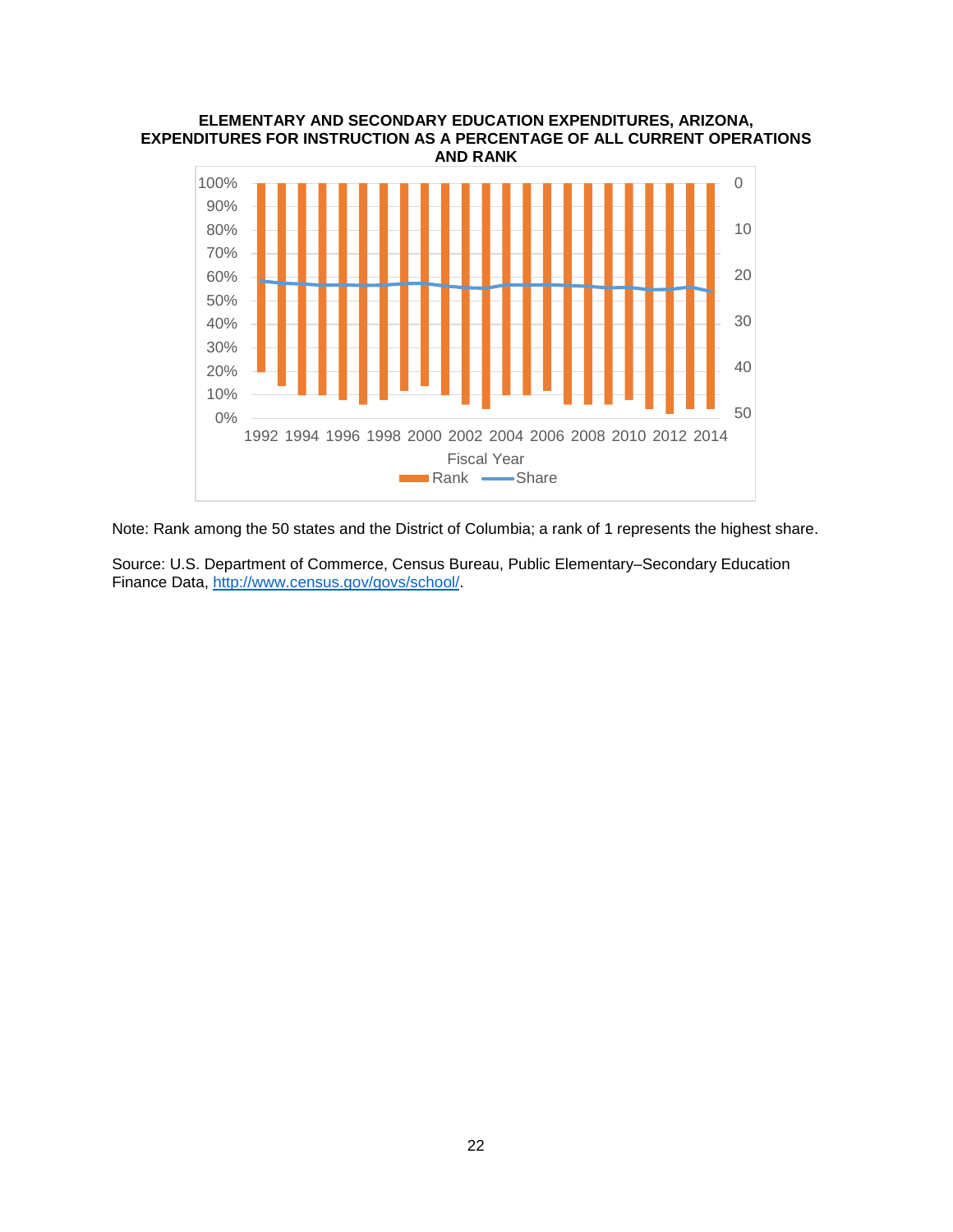## **Expenditures for Support Services**

Current operations spending for salaries, employee benefits, supplies, materials, and contractual services, related to support services.

#### **ELEMENTARY AND SECONDARY EDUCATION EXPENDITURES, ARIZONA, FISCAL YEAR 2014**

|                                                       |                | Share of      |     |      |
|-------------------------------------------------------|----------------|---------------|-----|------|
|                                                       | Millions of    | Total         |     |      |
|                                                       | <b>Dollars</b> | Revenue       |     |      |
| <b>Support Services</b>                               | \$2,858        | 35.3%         |     |      |
|                                                       |                |               |     | Rank |
|                                                       | <b>Dollars</b> | Ratio to U.S. | All | West |
| Per Student                                           | \$3.028        | 77.9%         | 45  |      |
| Per Student, Adjusted for Cost of Living              | 3.138          | 80.7          | 44  | 6    |
| Per Student Per \$1,000 of Per Capita Personal Income | 81.19          | 94.3          | 34  | 4    |

Notes regarding ranks:

- All includes the 50 states plus the District of Columbia; a rank of 1 represents the highest expenditures.
- The West includes 10 western states: Arizona, California, Colorado, Idaho, Nevada, New Mexico, Oregon, Texas, Utah, and Washington; a rank of 1 represents the highest expenditures.

Sources: U.S. Department of Commerce, Census Bureau, Public Elementary–Secondary Education Finance Data,<http://www.census.gov/govs/school/> (expenditures and enrollment), and U.S. Department of Commerce, Bureau of Economic Analysis,<http://www.bea.gov/regional/index.htm> (regional price parity and per capita personal income).



#### **ELEMENTARY AND SECONDARY EDUCATION EXPENDITURES, ARIZONA, EXPENDITURES FOR SUPPORT SERVICES PER STUDENT: RATIO TO THE NATION AND RANK**

Note: Rank among the 50 states and the District of Columbia; a rank of 1 represents the highest expenditures.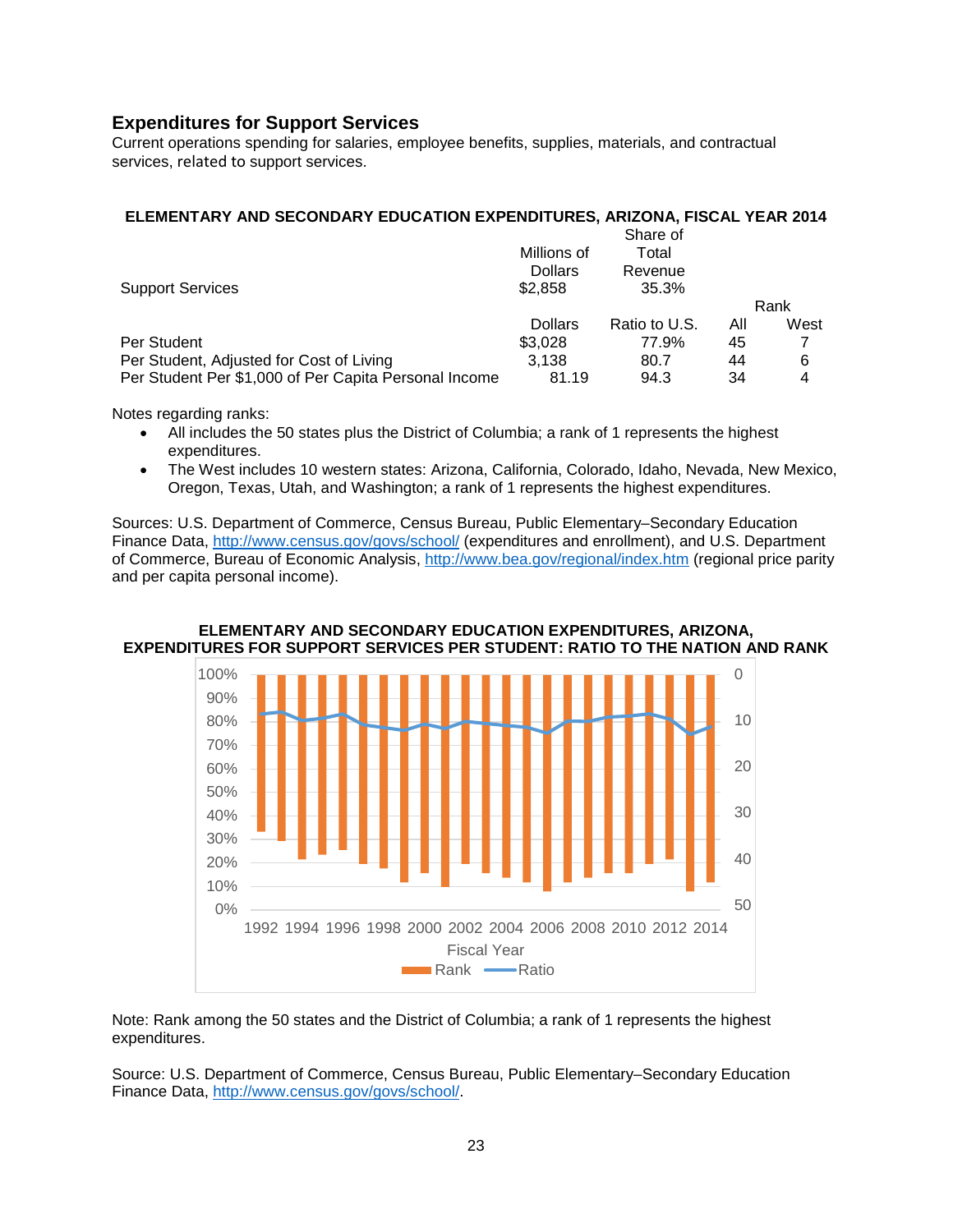## **Expenditures for Other Current Operations**

Current spending for other than elementary-secondary education instruction and support services activities. Included in this category are food services, enterprise operations, community services, and adult education expenditures.

## **ELEMENTARY AND SECONDARY EDUCATION EXPENDITURES, ARIZONA, FISCAL YEAR 2014**

|                                                       |                | Share of      |     |      |
|-------------------------------------------------------|----------------|---------------|-----|------|
|                                                       | Millions of    | Total         |     |      |
|                                                       | <b>Dollars</b> | Revenue       |     |      |
| <b>Other Current Operations</b>                       | \$461          | $5.7\%$       |     |      |
|                                                       |                |               |     | Rank |
|                                                       | <b>Dollars</b> | Ratio to U.S. | All | West |
| Per Student                                           | \$489          | 83.3%         | 42  | 5    |
| Per Student, Adjusted for Cost of Living              | 506            | 86.3          | 39  | 4    |
| Per Student Per \$1,000 of Per Capita Personal Income | 13.10          | 100.8         | 29  | 2    |

Notes regarding ranks:

- All includes the 50 states plus the District of Columbia; a rank of 1 represents the highest expenditures.
- The West includes 10 western states: Arizona, California, Colorado, Idaho, Nevada, New Mexico, Oregon, Texas, Utah, and Washington; a rank of 1 represents the highest expenditures.

Sources: U.S. Department of Commerce, Census Bureau, Public Elementary–Secondary Education Finance Data,<http://www.census.gov/govs/school/> (expenditures and enrollment), and U.S. Department of Commerce, Bureau of Economic Analysis,<http://www.bea.gov/regional/index.htm> (regional price parity and per capita personal income).



#### **ELEMENTARY AND SECONDARY EDUCATION EXPENDITURES, ARIZONA, OTHER CURRENT OPERATIONS SPENDING PER STUDENT: RATIO TO THE NATION AND RANK**

Note: Rank among the 50 states and the District of Columbia; a rank of 1 represents the highest expenditures.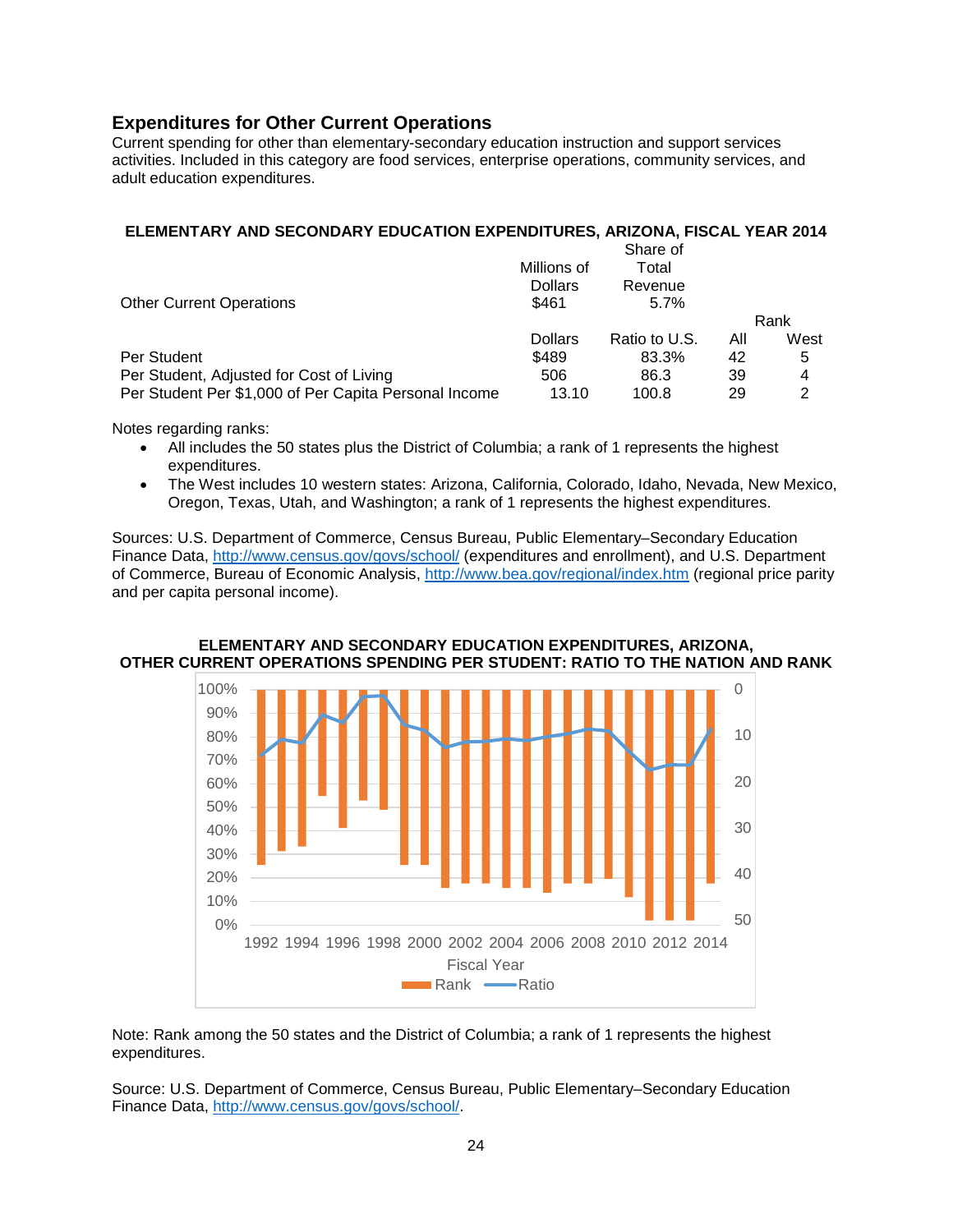## **Expenditures for Pupil Support Services**

Current operations spending for attendance record-keeping, social work, student accounting, counseling, student appraisal, record maintenance, and placement services. This category also includes medical, dental, nursing, psychological, and speech services.

## **ELEMENTARY AND SECONDARY EDUCATION EXPENDITURES, ARIZONA, FISCAL YEAR 2014**

|                                                       |                | Share of      |     |      |
|-------------------------------------------------------|----------------|---------------|-----|------|
|                                                       | Millions of    | Total         |     |      |
|                                                       | <b>Dollars</b> | Revenue       |     |      |
| <b>Pupil Support Services</b>                         | \$546          | $6.7\%$       |     |      |
|                                                       |                |               |     | Rank |
|                                                       | <b>Dollars</b> | Ratio to U.S. | All | West |
| Per Student                                           | \$578          | 93.4%         | 26  | 4    |
| Per Student, Adjusted for Cost of Living              | 599            | 96.8          | 26  | 4    |
| Per Student Per \$1,000 of Per Capita Personal Income | 15.50          | 113.1         | 21  | 3    |

Notes regarding ranks:

- All includes the 50 states plus the District of Columbia; a rank of 1 represents the highest expenditures.
- The West includes 10 western states: Arizona, California, Colorado, Idaho, Nevada, New Mexico, Oregon, Texas, Utah, and Washington; a rank of 1 represents the highest expenditures.

Sources: U.S. Department of Commerce, Census Bureau, Public Elementary–Secondary Education Finance Data,<http://www.census.gov/govs/school/> (expenditures and enrollment), and U.S. Department of Commerce, Bureau of Economic Analysis,<http://www.bea.gov/regional/index.htm> (regional price parity and per capita personal income).

#### **ELEMENTARY AND SECONDARY EDUCATION EXPENDITURES, ARIZONA, EXPENDITURES FOR PUPIL SUPPORT SERVICES PER STUDENT: RATIO TO THE NATION AND RANK**



Note: Rank among the 50 states and the District of Columbia; a rank of 1 represents the highest expenditures.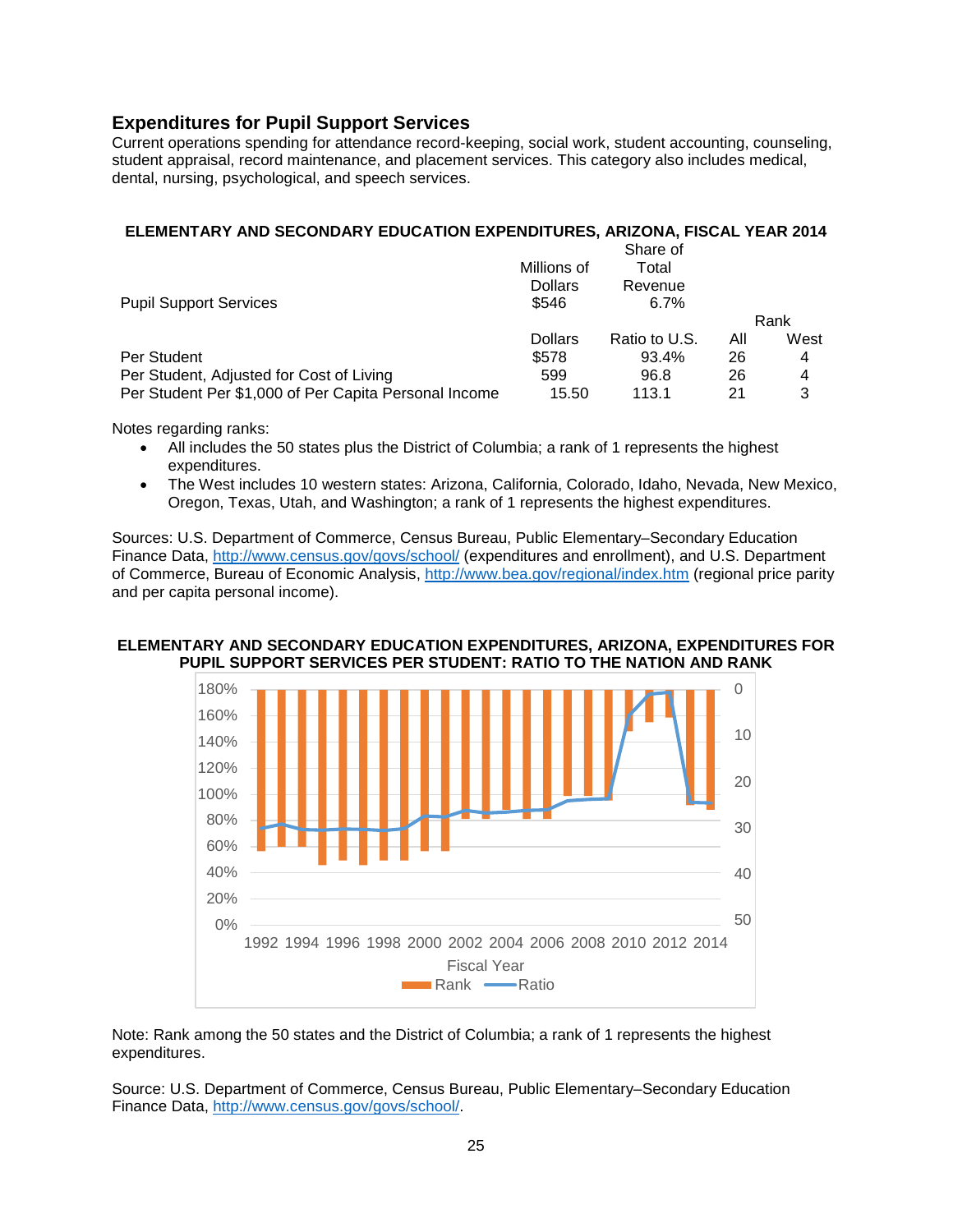## **Expenditures for Instructional Staff Support Services**

Current operations spending for supervision of instruction service improvements, curriculum development, instructional staff training, and media, library, audiovisual, television, and computer–assisted instruction.

## **ELEMENTARY AND SECONDARY EDUCATION EXPENDITURES, ARIZONA, FISCAL YEAR 2014**

|                                                       |                | Share of      |     |      |
|-------------------------------------------------------|----------------|---------------|-----|------|
|                                                       | Millions of    | Total         |     |      |
|                                                       | <b>Dollars</b> | Revenue       |     |      |
| <b>Instructional Staff Support Services</b>           | \$409          | 5.1%          |     |      |
|                                                       |                |               |     | Rank |
|                                                       | <b>Dollars</b> | Ratio to U.S. | All | West |
| Per Student                                           | \$433          | 85.2%         | 35  | 6    |
| Per Student, Adjusted for Cost of Living              | 449            | 88.2          | 35  | 6    |
| Per Student Per \$1,000 of Per Capita Personal Income | 11.62          | 103.1         | 25  | 3    |

Notes regarding ranks:

- All includes the 50 states plus the District of Columbia; a rank of 1 represents the highest expenditures.
- The West includes 10 western states: Arizona, California, Colorado, Idaho, Nevada, New Mexico, Oregon, Texas, Utah, and Washington; a rank of 1 represents the highest expenditures.

Sources: U.S. Department of Commerce, Census Bureau, Public Elementary–Secondary Education Finance Data,<http://www.census.gov/govs/school/> (expenditures and enrollment), and U.S. Department of Commerce, Bureau of Economic Analysis,<http://www.bea.gov/regional/index.htm> (regional price parity and per capita personal income).

#### **ELEMENTARY AND SECONDARY EDUCATION EXPENDITURES, ARIZONA, EXPENDITURES FOR INSTRUCTIONAL STAFF SUPPORT SERVICES PER STUDENT: RATIO TO THE NATION AND RANK**



Note: Rank among the 50 states and the District of Columbia; a rank of 1 represents the highest expenditures.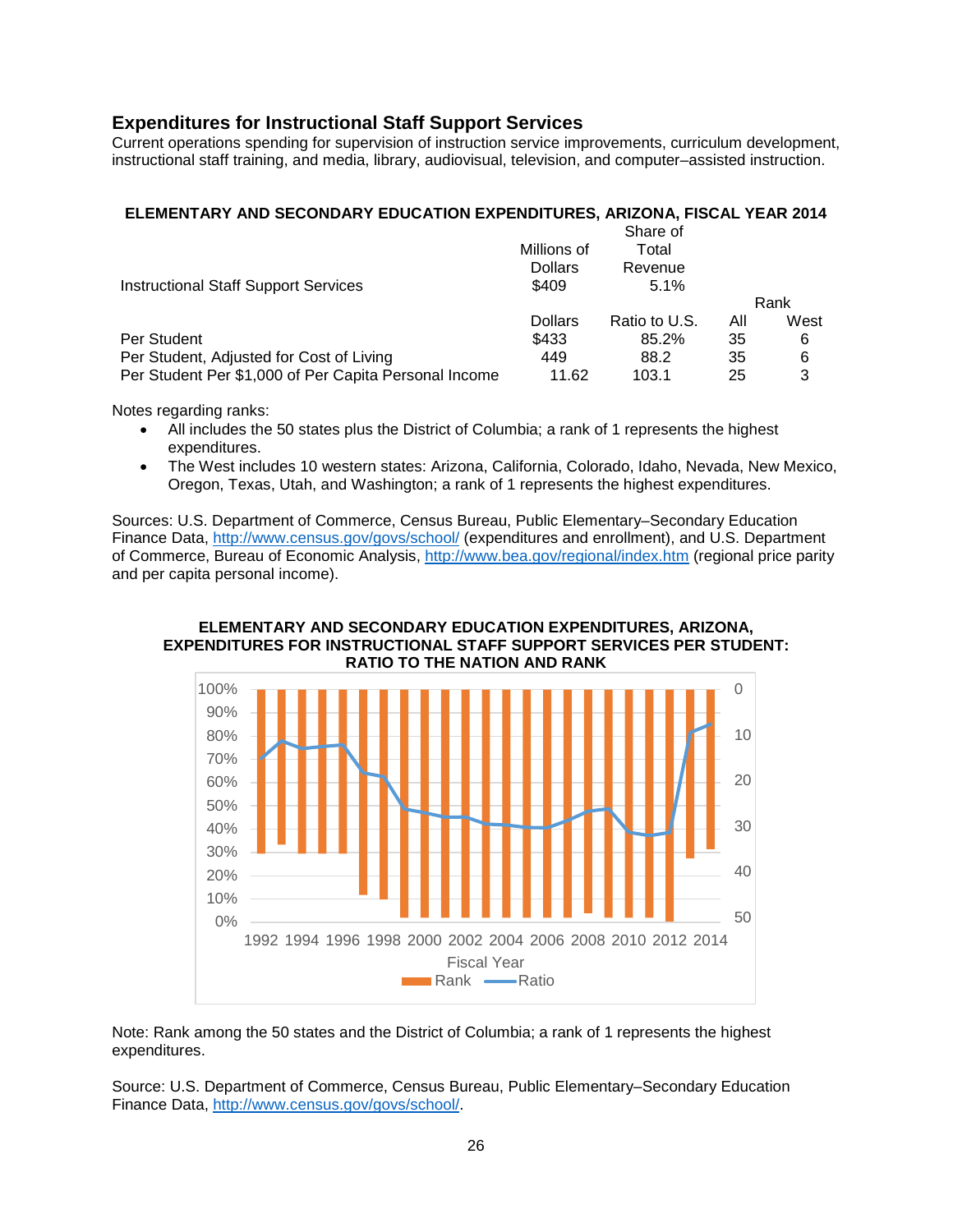## **Expenditures for General Administration**

Current operations spending for board of education and executive administration (office of the superintendent).

#### **ELEMENTARY AND SECONDARY EDUCATION EXPENDITURES, ARIZONA, FISCAL YEAR 2014**

|                | Share of      |     |      |
|----------------|---------------|-----|------|
| Millions of    | Total         |     |      |
| <b>Dollars</b> | Revenue       |     |      |
| \$96           | $1.2\%$       |     |      |
|                |               |     | Rank |
| <b>Dollars</b> | Ratio to U.S. | All | West |
| \$101          | 48.3%         | 45  | 8    |
| 105            | 50.1          | 46  |      |
| 2.72           | 58.5          | 43  | 6    |
|                |               |     |      |

Notes regarding ranks:

- All includes the 50 states plus the District of Columbia; a rank of 1 represents the highest expenditures.
- The West includes 10 western states: Arizona, California, Colorado, Idaho, Nevada, New Mexico, Oregon, Texas, Utah, and Washington; a rank of 1 represents the highest expenditures.

Sources: U.S. Department of Commerce, Census Bureau, Public Elementary–Secondary Education Finance Data,<http://www.census.gov/govs/school/> (expenditures and enrollment), and U.S. Department of Commerce, Bureau of Economic Analysis,<http://www.bea.gov/regional/index.htm> (regional price parity and per capita personal income).





Note: Rank among the 50 states and the District of Columbia; a rank of 1 represents the highest expenditures.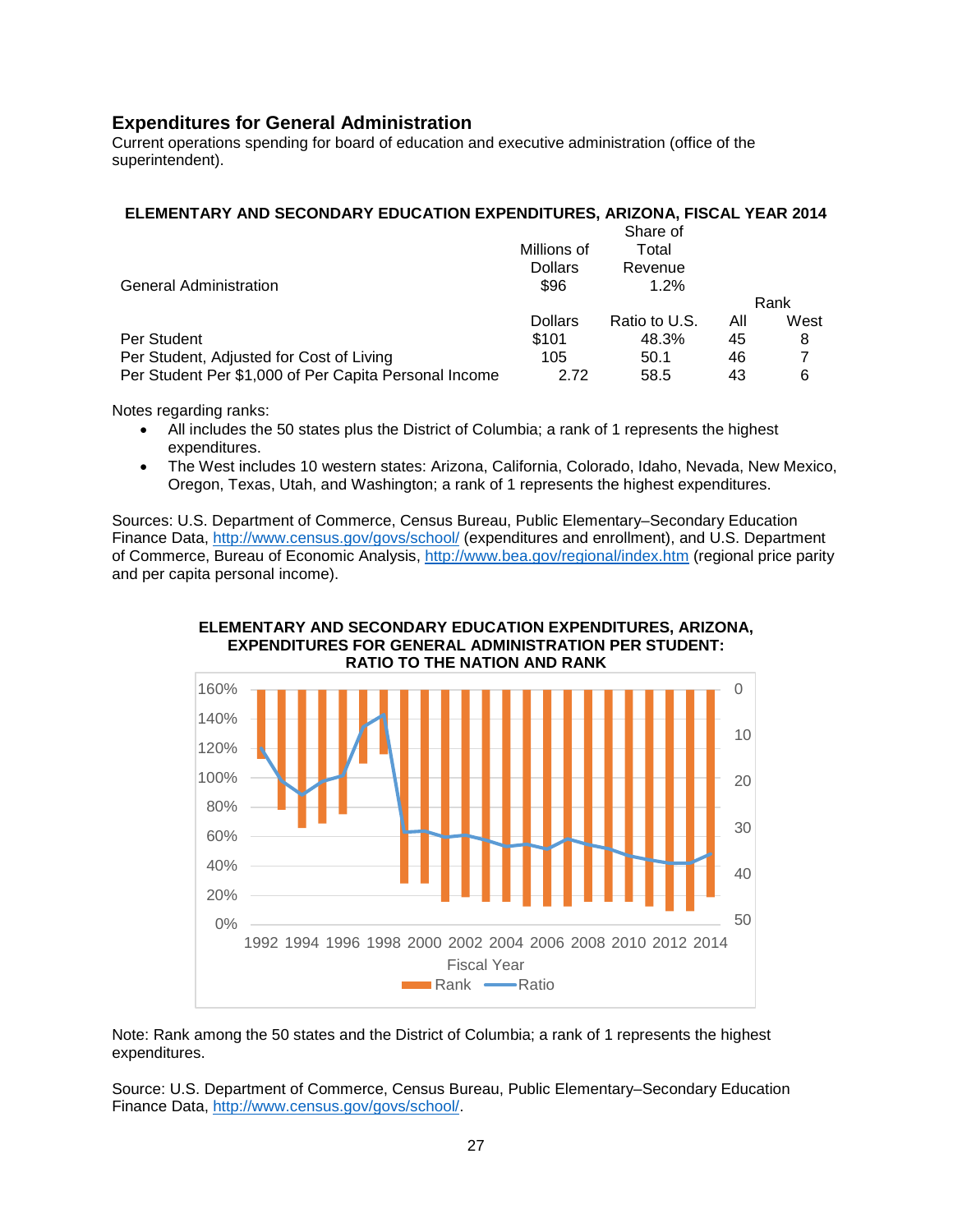## **Expenditures for School Administration**

Current operations spending for the office of principal services.

#### **ELEMENTARY AND SECONDARY EDUCATION EXPENDITURES, ARIZONA, FISCAL YEAR 2014**

|                                                       |                | Share of      |     |      |
|-------------------------------------------------------|----------------|---------------|-----|------|
|                                                       | Millions of    | Total         |     |      |
|                                                       | <b>Dollars</b> | Revenue       |     |      |
| <b>School Administration</b>                          | \$329          | 4.1%          |     |      |
|                                                       |                |               |     | Rank |
|                                                       | <b>Dollars</b> | Ratio to U.S. | All | West |
| Per Student                                           | \$348          | 57.4%         | 51  | 10   |
| Per Student, Adjusted for Cost of Living              | 361            | 59.5          | 51  | 10   |
| Per Student Per \$1,000 of Per Capita Personal Income | 9.34           | 69.5          | 51  | 10   |

Notes regarding ranks:

- All includes the 50 states plus the District of Columbia; a rank of 1 represents the highest expenditures.
- The West includes 10 western states: Arizona, California, Colorado, Idaho, Nevada, New Mexico, Oregon, Texas, Utah, and Washington; a rank of 1 represents the highest expenditures.

Sources: U.S. Department of Commerce, Census Bureau, Public Elementary–Secondary Education Finance Data,<http://www.census.gov/govs/school/> (expenditures and enrollment), and U.S. Department of Commerce, Bureau of Economic Analysis, <http://www.bea.gov/regional/index.htm> (regional price parity and per capita personal income).





Note: Rank among the 50 states and the District of Columbia; a rank of 1 represents the highest expenditures.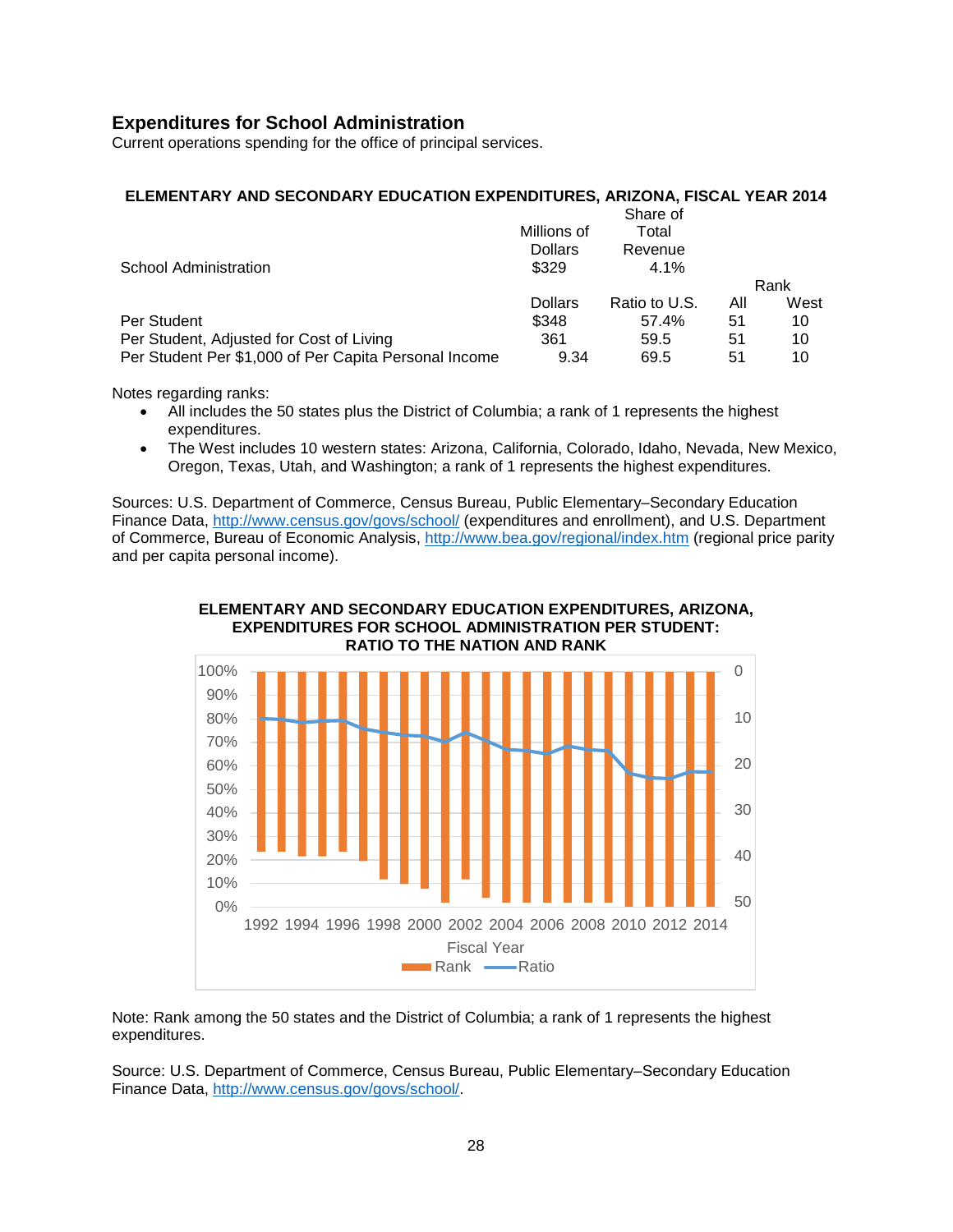## **Expenditures for Plant Operations and Maintenance**

Current operations spending for building services (heating, electricity, air conditioning, property insurance), care and upkeep of grounds and equipment, nonstudent transportation vehicle operation and maintenance, and security services.

#### **ELEMENTARY AND SECONDARY EDUCATION EXPENDITURES, ARIZONA, FISCAL YEAR 2014**

|                                                       |                | Share of      |     |      |
|-------------------------------------------------------|----------------|---------------|-----|------|
|                                                       | Millions of    | Total         |     |      |
|                                                       | <b>Dollars</b> | Revenue       |     |      |
| <b>Plant Operations and Maintenance</b>               | \$854          | 10.5%         |     |      |
|                                                       |                |               |     | Rank |
|                                                       | <b>Dollars</b> | Ratio to U.S. | All | West |
| Per Student                                           | \$905          | 85.8%         | 37  | 5    |
| Per Student, Adjusted for Cost of Living              | 937            | 88.9          | 39  | 3    |
| Per Student Per \$1,000 of Per Capita Personal Income | 24.26          | 103.8         | 27  | 2    |

Notes regarding ranks:

- All includes the 50 states plus the District of Columbia; a rank of 1 represents the highest expenditures.
- The West includes 10 western states: Arizona, California, Colorado, Idaho, Nevada, New Mexico, Oregon, Texas, Utah, and Washington; a rank of 1 represents the highest expenditures.

Sources: U.S. Department of Commerce, Census Bureau, Public Elementary–Secondary Education Finance Data,<http://www.census.gov/govs/school/> (expenditures and enrollment), and U.S. Department of Commerce, Bureau of Economic Analysis,<http://www.bea.gov/regional/index.htm> (regional price parity and per capita personal income).

#### **ELEMENTARY AND SECONDARY EDUCATION EXPENDITURES, ARIZONA, EXPENDITURES FOR PLANT OPERATIONS AND MAINTENANCE PER STUDENT: RATIO TO THE NATION AND RANK**



Note: Rank among the 50 states and the District of Columbia; a rank of 1 represents the highest expenditures.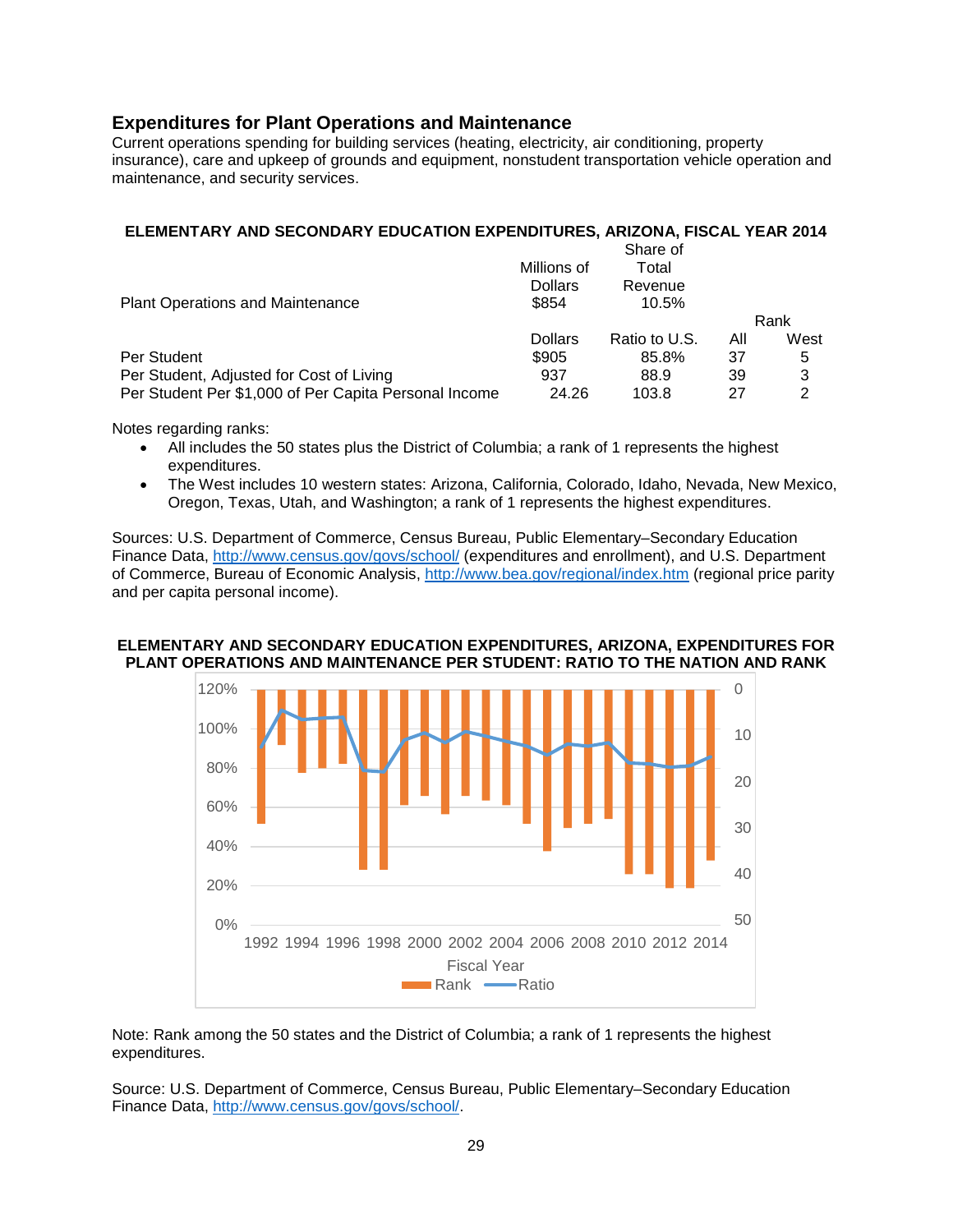## **Expenditures for Pupil Transportation**

Current operations spending for the transportation of public school students including vehicle operation, monitoring riders, and vehicle servicing and maintenance.

## **ELEMENTARY AND SECONDARY EDUCATION EXPENDITURES, ARIZONA, FISCAL YEAR 2014**

|                                                       |                | Share of      |     |      |
|-------------------------------------------------------|----------------|---------------|-----|------|
|                                                       | Millions of    | Total         |     |      |
|                                                       | <b>Dollars</b> | Revenue       |     |      |
| <b>Pupil Transportation</b>                           | \$346          | 4.3%          |     |      |
|                                                       |                |               |     | Rank |
|                                                       | <b>Dollars</b> | Ratio to U.S. | All | West |
| Per Student                                           | \$367          | 74.2%         | 41  | 5    |
| Per Student, Adjusted for Cost of Living              | 380            | 76.9          | 41  | 5    |
| Per Student Per \$1,000 of Per Capita Personal Income | 9.83           | 89.8          | 36  | 4    |

Notes regarding ranks:

- All includes the 50 states plus the District of Columbia; a rank of 1 represents the highest expenditures.
- The West includes 10 western states: Arizona, California, Colorado, Idaho, Nevada, New Mexico, Oregon, Texas, Utah, and Washington; a rank of 1 represents the highest expenditures.

Sources: U.S. Department of Commerce, Census Bureau, Public Elementary–Secondary Education Finance Data,<http://www.census.gov/govs/school/> (expenditures and enrollment), and U.S. Department of Commerce, Bureau of Economic Analysis,<http://www.bea.gov/regional/index.htm> (regional price parity and per capita personal income).





Note: Rank among the 50 states and the District of Columbia; a rank of 1 represents the highest expenditures.